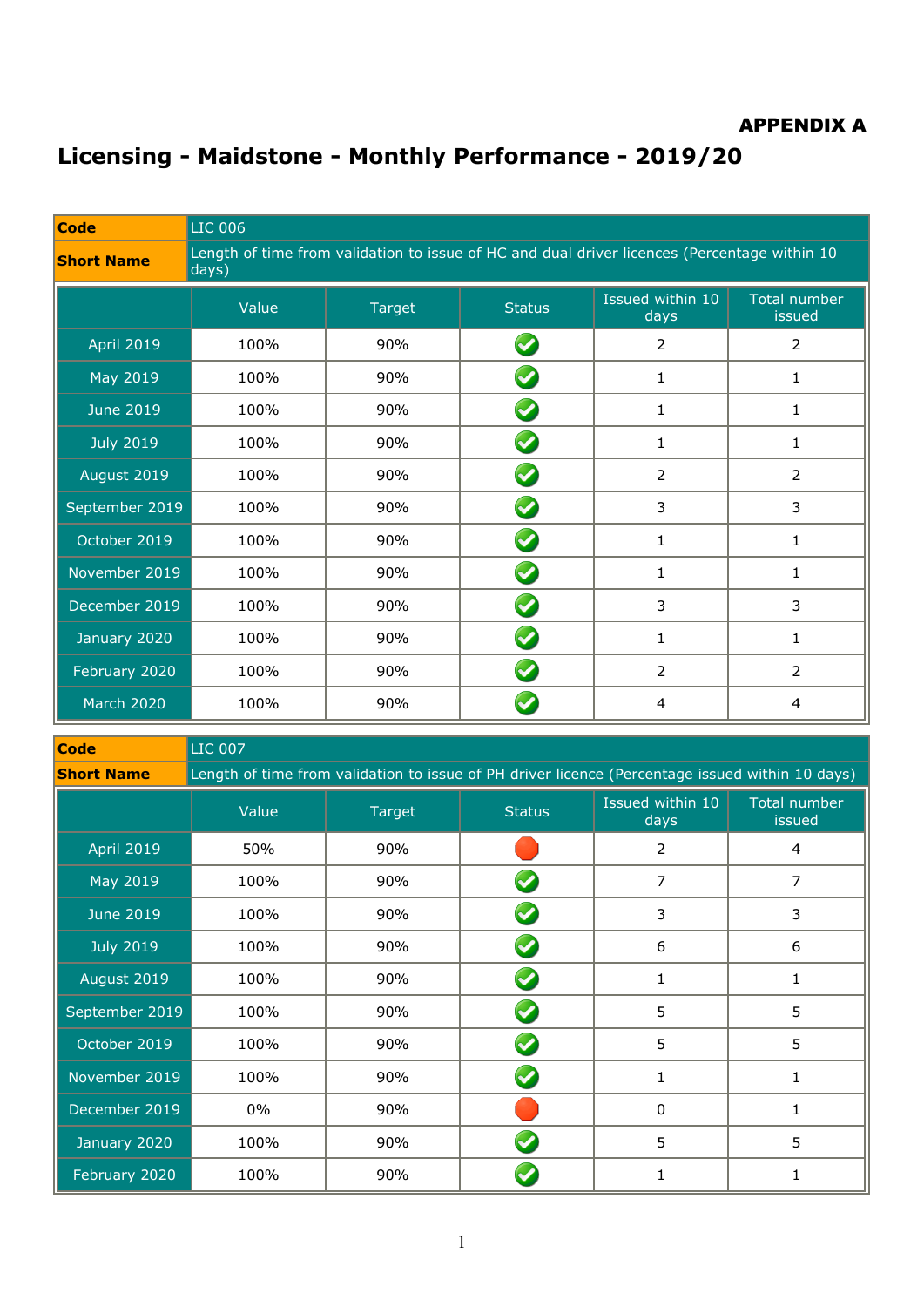| <b>March 2020</b> | 100%                                             | 90%    |                      | 5                 | 5                      |
|-------------------|--------------------------------------------------|--------|----------------------|-------------------|------------------------|
| <b>Code</b>       | <b>LIC 008</b>                                   |        |                      |                   |                        |
| <b>Short Name</b> | Percentage of PHO licences issued within 10 days |        |                      |                   |                        |
|                   | Value                                            | Target | <b>Status</b>        | Issued in 10 days | Total number<br>issued |
| <b>April 2019</b> | 50%                                              | 90%    |                      | $\mathbf{1}$      | $\overline{2}$         |
| May 2019          | 100%                                             | 90%    |                      | $\overline{2}$    | $\overline{2}$         |
| <b>June 2019</b>  | 100%                                             | 90%    |                      | $\mathbf{1}$      | $\mathbf{1}$           |
| <b>July 2019</b>  | 100%                                             | 90%    | $\blacktriangledown$ | 5                 | 5                      |
| August 2019       | 100%                                             | 90%    | $\blacktriangledown$ | $\overline{2}$    | $\overline{2}$         |
| September 2019    | 100%                                             | 90%    |                      | 1                 | 1                      |
| October 2019      | 100%                                             | 90%    |                      | 1                 | $\mathbf{1}$           |
| November 2019     | 100%                                             | 90%    | $\blacktriangledown$ | 4                 | 4                      |
| December 2019     | 50%                                              | 90%    |                      | 1                 | $\overline{2}$         |
| January 2020      | 100%                                             | 90%    |                      | 1                 | 1                      |
| February 2020     | 100%                                             | 90%    |                      | $\mathbf{1}$      | $\mathbf{1}$           |
| <b>March 2020</b> | 100%                                             | 90%    |                      | 1                 | 1                      |

| <b>Code</b>       | <b>LIC 010</b>      |        |                      |           |             |  |  |
|-------------------|---------------------|--------|----------------------|-----------|-------------|--|--|
| <b>Short Name</b> | Premises compliance |        |                      |           |             |  |  |
|                   | Value               | Target | <b>Status</b>        | Numerator | Denominator |  |  |
| <b>April 2019</b> | 18                  | 15     | $\blacktriangledown$ |           |             |  |  |
| May 2019          | 15                  | 15     | $\blacktriangledown$ |           |             |  |  |
| <b>June 2019</b>  | 15                  | 15     | $\blacktriangledown$ |           |             |  |  |
| <b>July 2019</b>  | 19                  | 15     | $\blacktriangledown$ |           |             |  |  |
| August 2019       | 15                  | 15     | $\blacktriangledown$ |           |             |  |  |
| September 2019    | 15                  | 15     | $\blacktriangledown$ |           |             |  |  |
| October 2019      | 19                  | 15     | $\blacktriangledown$ |           |             |  |  |
| November 2019     | 16                  | 15     | $\blacktriangledown$ |           |             |  |  |
| December 2019     | 14                  | 15     |                      |           |             |  |  |
| January 2020      | 15                  | 15     |                      |           |             |  |  |
| February 2020     | 15                  | 15     |                      |           |             |  |  |
| <b>March 2020</b> | 8                   | 15     |                      |           |             |  |  |
|                   |                     |        |                      |           |             |  |  |

**Code** LIC 017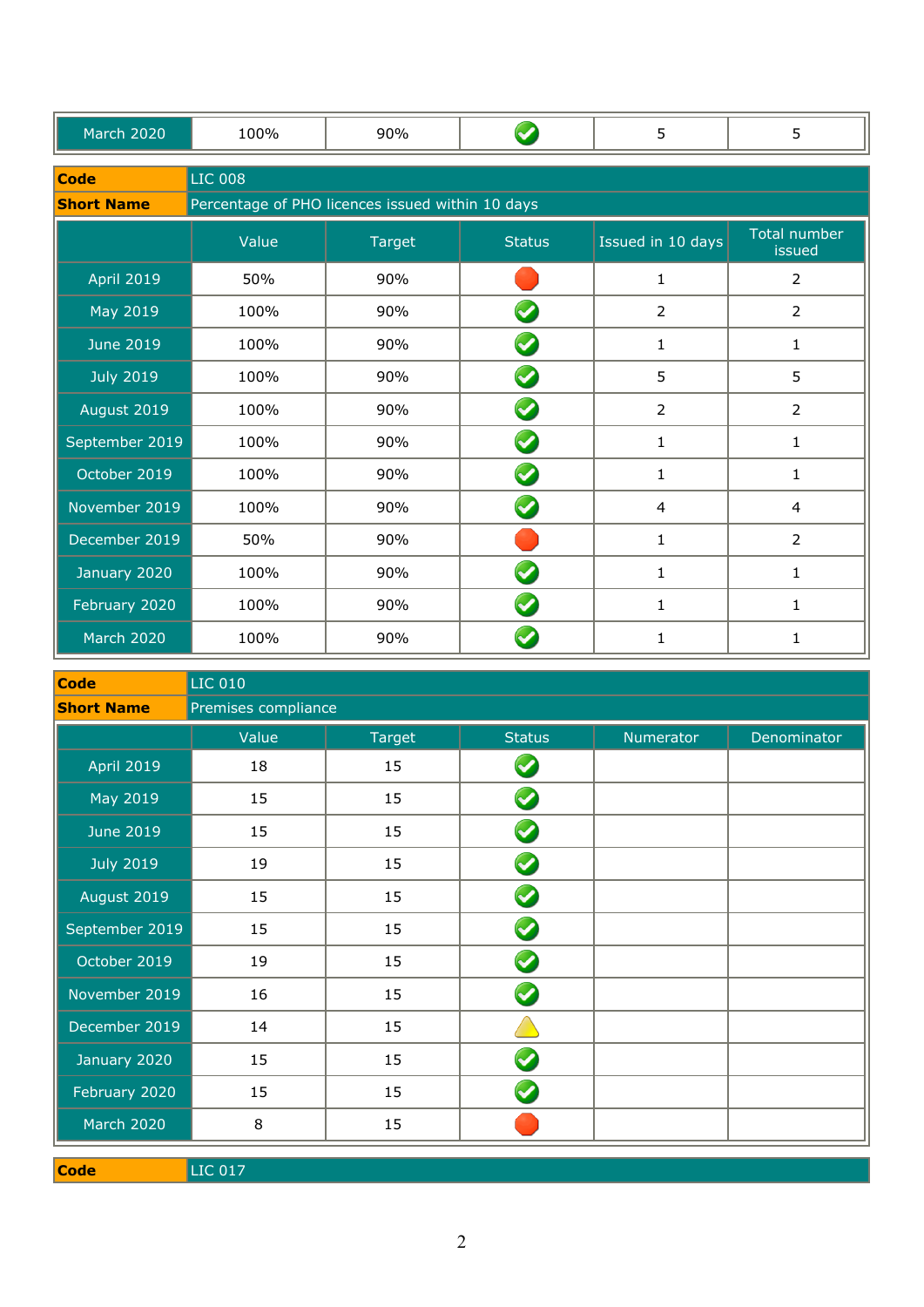| <b>Short Name</b> | The percentage of renewal invitations sent out by deadline |        |                      |                              |                               |  |  |
|-------------------|------------------------------------------------------------|--------|----------------------|------------------------------|-------------------------------|--|--|
|                   | Value                                                      | Target | <b>Status</b>        | No. sent within<br>deadlines | No. of renewal<br>invitations |  |  |
| <b>April 2019</b> | 100.00%                                                    | 95.00% | $\blacktriangledown$ | $\overline{2}$               | $\overline{2}$                |  |  |
| May 2019          | 100.00%                                                    | 95.00% | $\blacktriangledown$ | 1                            | 1                             |  |  |
| <b>June 2019</b>  | 100.00%                                                    | 95.00% |                      | $\mathbf{1}$                 | 1                             |  |  |
| <b>July 2019</b>  | 100.00%                                                    | 95.00% |                      | 3                            | 3                             |  |  |
| August 2019       | 100.00%                                                    | 95.00% |                      | 7                            | 7                             |  |  |
| September 2019    | 100.00%                                                    | 95.00% | $\blacktriangledown$ | 12                           | 12                            |  |  |
| October 2019      | 100.00%                                                    | 95.00% | $\blacktriangledown$ | 44                           | 44                            |  |  |
| November 2019     | 100.00%                                                    | 95.00% |                      | $\overline{7}$               | $\overline{7}$                |  |  |
| December 2019     | 100.00%                                                    | 95.00% | $\blacktriangledown$ | 52                           | 52                            |  |  |
| January 2020      | 100.00%                                                    | 95.00% |                      | 32                           | 32                            |  |  |
| February 2020     | 100.00%                                                    | 95.00% | $\blacktriangledown$ | 57                           | 57                            |  |  |
| <b>March 2020</b> | 100.00%                                                    | 95.00% |                      | 24                           | 24                            |  |  |

| <b>Code</b>       | <b>LIC 018</b>                                                                              |               |                      |                                     |                                     |  |  |  |
|-------------------|---------------------------------------------------------------------------------------------|---------------|----------------------|-------------------------------------|-------------------------------------|--|--|--|
| <b>Short Name</b> | The percentage of valid temporary event notices processed within one working day of reciept |               |                      |                                     |                                     |  |  |  |
|                   | Value                                                                                       | <b>Target</b> | <b>Status</b>        | No. processed in<br>one working day | Total no. event<br>notices received |  |  |  |
| <b>April 2019</b> | 97.37%                                                                                      | 95.00%        |                      | 37                                  | 38                                  |  |  |  |
| May 2019          | 95.00%                                                                                      | 95.00%        | $\blacktriangledown$ | 19                                  | 20                                  |  |  |  |
| <b>June 2019</b>  | 100.00%                                                                                     | 95.00%        | $\blacktriangledown$ | 17                                  | 17                                  |  |  |  |
| <b>July 2019</b>  | 100.00%                                                                                     | 95.00%        |                      | 18                                  | 18                                  |  |  |  |
| August 2019       | 100.00%                                                                                     | 95.00%        | $\blacktriangledown$ | 15                                  | 15                                  |  |  |  |
| September 2019    | 84.78%                                                                                      | 95.00%        |                      | 39                                  | 46                                  |  |  |  |
| October 2019      | 100.00%                                                                                     | 95.00%        |                      | 50                                  | 50                                  |  |  |  |
| November 2019     | 94.83%                                                                                      | 95.00%        |                      | 55                                  | 58                                  |  |  |  |
| December 2019     | 94.12%                                                                                      | 95.00%        |                      | 16                                  | 17                                  |  |  |  |
| January 2020      | 100.00%                                                                                     | 95.00%        | $\blacktriangledown$ | 20                                  | 20                                  |  |  |  |
| February 2020     | 100.00%                                                                                     | 95.00%        |                      | 21                                  | 21                                  |  |  |  |
| <b>March 2020</b> | 100.00%                                                                                     | 95.00%        |                      | 13                                  | 13                                  |  |  |  |

| <b>Code</b>       | $\overline{\text{LIC}}$ 019 |               |         |                  |             |
|-------------------|-----------------------------|---------------|---------|------------------|-------------|
| <b>Short Name</b> | Taxi Compliance             |               |         |                  |             |
|                   | Value                       | <b>Target</b> | 'Status | <b>Numerator</b> | Denominator |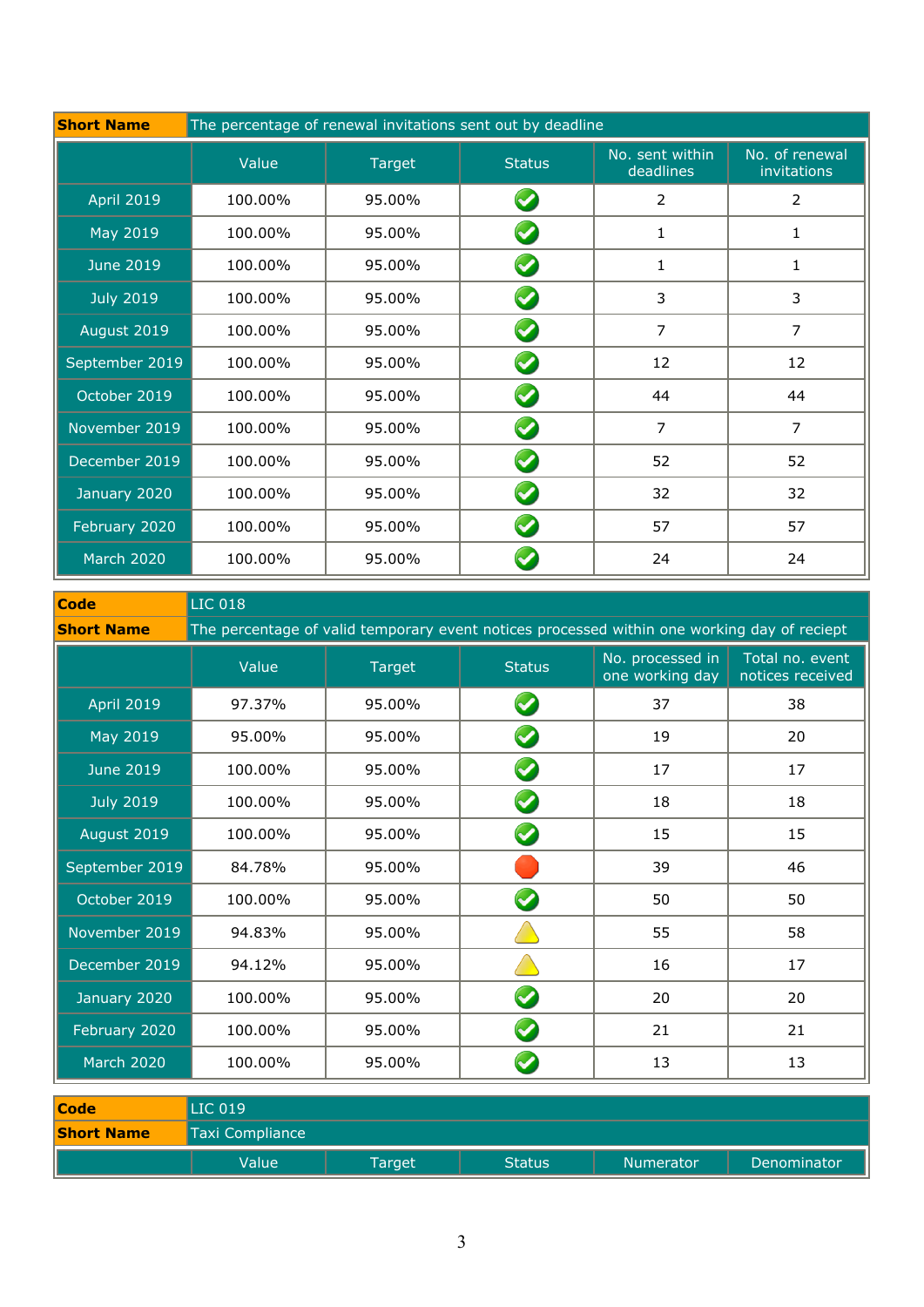| <b>April 2019</b> | 17     | 15 |          |  |
|-------------------|--------|----|----------|--|
| May 2019          | 23     | 15 | <b>V</b> |  |
| <b>June 2019</b>  | 19     | 15 | V        |  |
| <b>July 2019</b>  | 17     | 15 | <b>V</b> |  |
| August 2019       | 20     | 15 | <b>V</b> |  |
| September 2019    | 24     | 15 | <b>Q</b> |  |
| October 2019      | 35     | 15 | V        |  |
| November 2019     | 19     | 15 | V        |  |
| December 2019     | 28     | 15 | <b>V</b> |  |
| January 2020      | 31     | 15 | <b>V</b> |  |
| February 2020     | 15     | 15 |          |  |
| <b>March 2020</b> | $11\,$ | 15 |          |  |

**Code** LIC 020

**Short Name** Where continuation fees not received and action taken within a month of overdue date

|                   | Value | <b>Target</b> | <b>Status</b>        | action within<br>month of due<br>date | no of renewal fees<br>not received |
|-------------------|-------|---------------|----------------------|---------------------------------------|------------------------------------|
| <b>April 2019</b> | 100%  | 95%           | $\blacktriangledown$ | $\overline{4}$                        | 4                                  |
| May 2019          | 100%  | 95%           | $\blacktriangledown$ | $\overline{4}$                        | 4                                  |
| <b>June 2019</b>  | 100%  | 95%           | $\blacktriangledown$ | $\overline{4}$                        | $\overline{4}$                     |
| <b>July 2019</b>  | 100%  | 95%           | V                    | 3                                     | 3                                  |
| August 2019       | 100%  | 95%           | V                    | 8                                     | 8                                  |
| September 2019    | 100%  | 95%           | $\blacktriangledown$ | 13                                    | 13                                 |
| October 2019      | 100%  | 95%           | $\blacktriangledown$ | 5                                     | 5                                  |
| November 2019     | 100%  | 95%           | $\blacktriangledown$ | $\overline{2}$                        | $\overline{2}$                     |
| December 2019     | 100%  | 95%           |                      | 1                                     | 1                                  |
| January 2020      | 100%  | 95%           | $\blacktriangledown$ | $\overline{2}$                        | $\overline{2}$                     |
| February 2020     | 100%  | 95%           | $\blacktriangledown$ | 47                                    | 47                                 |
| <b>March 2020</b> | 100%  | 95%           |                      | 18                                    | 18                                 |

| <b>Code</b>       | $\lfloor$ LIC 021                                                                   |        |               |                                    |                    |  |  |
|-------------------|-------------------------------------------------------------------------------------|--------|---------------|------------------------------------|--------------------|--|--|
| <b>Short Name</b> | Percentage of continuation fees invoices issued 1 month in advance of fee being due |        |               |                                    |                    |  |  |
|                   | Value                                                                               | Target | <b>Status</b> | No of invoices<br>sent by due date | No of invoices due |  |  |
| <b>April 2019</b> | 100%                                                                                | 95%    |               | 14                                 | 14                 |  |  |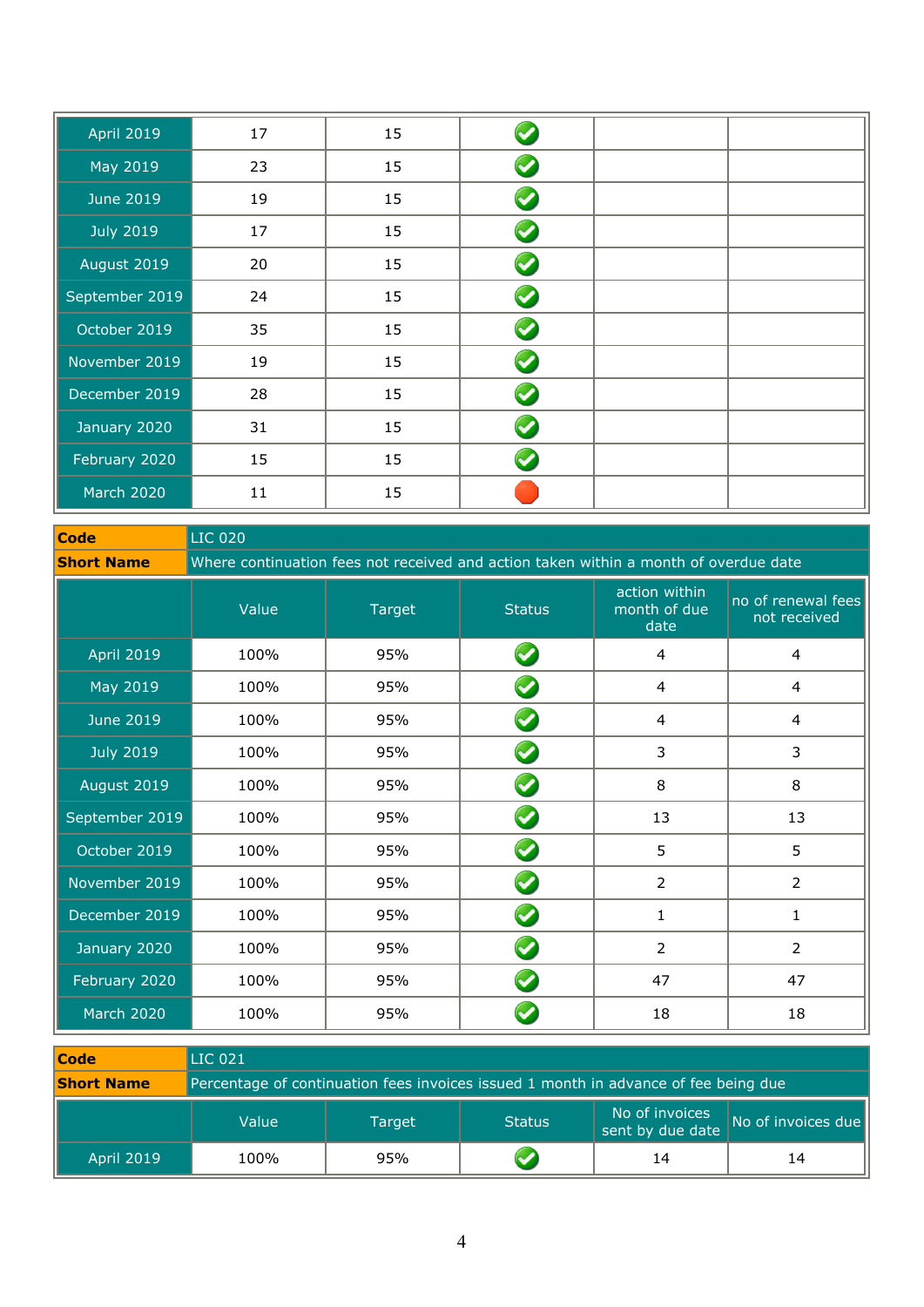| May 2019          | 100% | 95% |                      | 32             | 32             |
|-------------------|------|-----|----------------------|----------------|----------------|
| <b>June 2019</b>  | 100% | 95% |                      | 32             | 32             |
| <b>July 2019</b>  | 100% | 95% | $\blacktriangledown$ | 56             | 56             |
| August 2019       | 100% | 95% |                      | 114            | 114            |
| September 2019    | 100% | 95% | V                    | 95             | 95             |
| October 2019      | 100% | 95% |                      | 75             | 75             |
| November 2019     | 100% | 95% | $\blacktriangledown$ | 5              | 5              |
| December 2019     | 100% | 95% |                      | $\overline{2}$ | $\overline{2}$ |
| January 2020      | 100% | 95% |                      | 23             | 23             |
| February 2020     | 100% | 95% | $\blacktriangledown$ | 66             | 66             |
| <b>March 2020</b> | 100% | 95% |                      | 27             | 27             |

| Code              | <b>LIC 022</b>                                                                                |        |               |                             |                             |  |  |
|-------------------|-----------------------------------------------------------------------------------------------|--------|---------------|-----------------------------|-----------------------------|--|--|
| <b>Short Name</b> | The percentage of driver and operator licenses issued within 10 days of validation (Hub Team) |        |               |                             |                             |  |  |
|                   | Value                                                                                         | Target | <b>Status</b> | No issued within<br>10 days | Total no licenses<br>issued |  |  |
| <b>April 2019</b> | 80.00%                                                                                        | 90.00% |               | 4                           | 5                           |  |  |
| May 2019          | 100.00%                                                                                       | 90.00% |               | 4                           | 4                           |  |  |
| <b>June 2019</b>  | 100.00%                                                                                       | 90.00% |               | 3                           | 3                           |  |  |
| <b>July 2019</b>  | 100.00%                                                                                       | 90.00% |               | 7                           | $\overline{7}$              |  |  |
| August 2019       | 100.00%                                                                                       | 90.00% |               | $\overline{4}$              | 4                           |  |  |
| September 2019    | 100.00%                                                                                       | 90.00% |               | 5                           | 5                           |  |  |
| October 2019      | 100.00%                                                                                       | 90.00% |               | 3                           | 3                           |  |  |
| November 2019     | 100.00%                                                                                       | 90.00% |               | 6                           | 6                           |  |  |
| December 2019     | 87.50%                                                                                        | 90.00% |               | 7                           | 8                           |  |  |
| January 2020      | 100.00%                                                                                       | 90.00% |               | 3                           | 3                           |  |  |
| February 2020     | 100.00%                                                                                       | 90.00% |               | 4                           | 4                           |  |  |
| <b>March 2020</b> | 100.00%                                                                                       | 90.00% |               | 5                           | 5                           |  |  |

| Code              | <b>LIC 023</b> |                                                                                   |               |                             |                                    |  |  |  |
|-------------------|----------------|-----------------------------------------------------------------------------------|---------------|-----------------------------|------------------------------------|--|--|--|
| <b>Short Name</b> |                | Percentage of Private Hire Operator licenses issued within 10 days of validations |               |                             |                                    |  |  |  |
|                   | Value          | Target                                                                            | <b>Status</b> | No issued within<br>10 days | Total no licenses<br><i>issued</i> |  |  |  |
| <b>April 2019</b> | 50.00%         | $90.00\%$                                                                         |               |                             |                                    |  |  |  |
| May 2019          | 100.00%        | 90.00%                                                                            |               |                             |                                    |  |  |  |
| June 2019         | 100.00%        | $90.00\%$                                                                         |               |                             |                                    |  |  |  |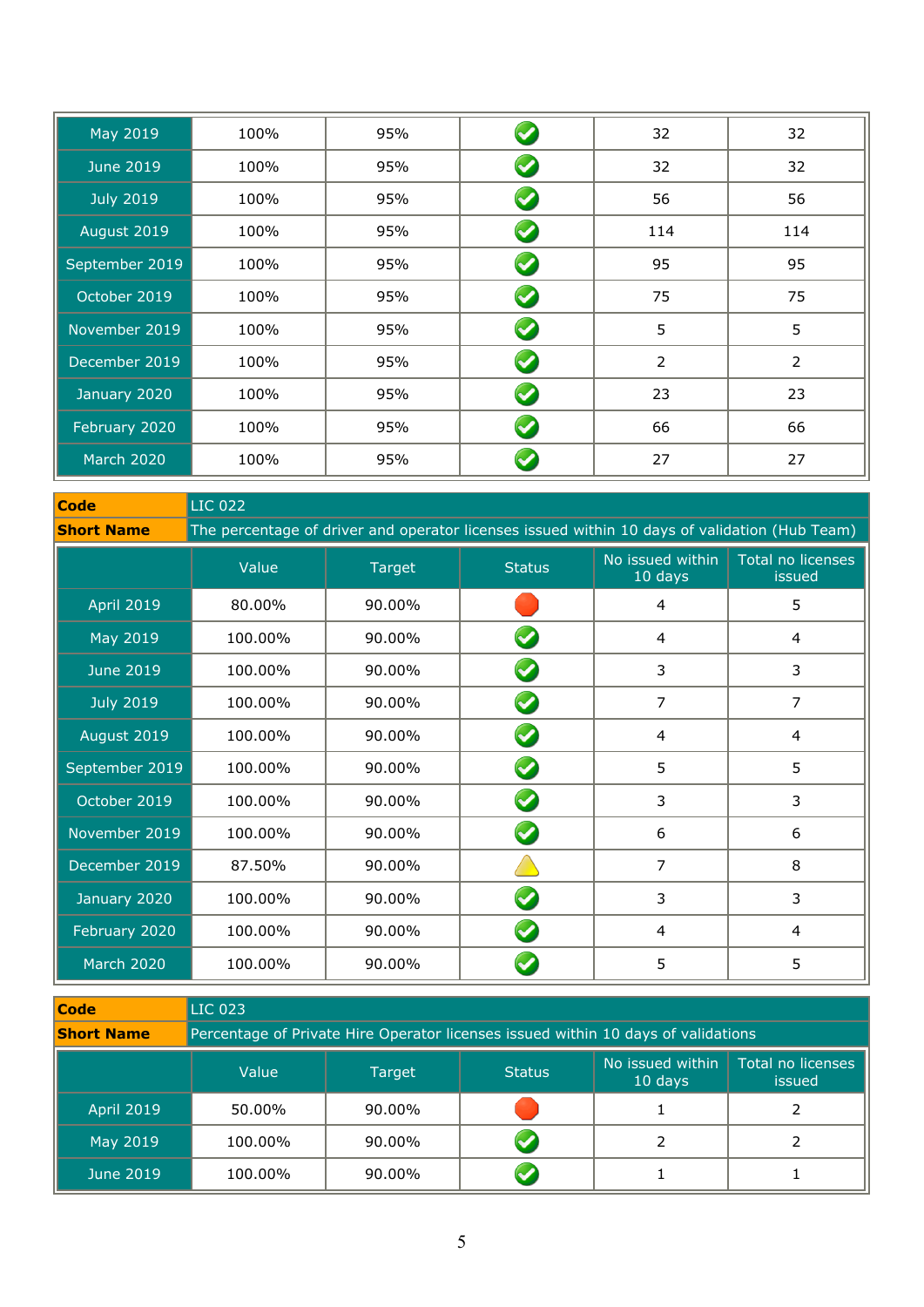| <b>July 2019</b>  | 100.00% | 90.00% | 5 | 5 |
|-------------------|---------|--------|---|---|
| August 2019       | 100.00% | 90.00% | 2 | 2 |
| September 2019    | 100.00% | 90.00% |   |   |
| October 2019      | 100.00% | 90.00% |   |   |
| November 2019     | 100.00% | 90.00% | 4 | 4 |
| December 2019     | 50.00%  | 90.00% |   | 2 |
| January 2020      | 100.00% | 90.00% |   |   |
| February 2020     | 100.00% | 90.00% |   |   |
| <b>March 2020</b> | 100.00% | 90.00% |   |   |

| <b>Code</b>       | LIC 024                                                                            |        |                      |                             |                             |  |  |  |
|-------------------|------------------------------------------------------------------------------------|--------|----------------------|-----------------------------|-----------------------------|--|--|--|
| <b>Short Name</b> | Percentage of Hackney Carriage driver licenses issued within 10 days of validation |        |                      |                             |                             |  |  |  |
|                   | Value                                                                              | Target | <b>Status</b>        | No issued within<br>10 days | Total no licenses<br>issued |  |  |  |
| <b>April 2019</b> | 100.00%                                                                            | 90.00% |                      | 1                           | 1                           |  |  |  |
| May 2019          | 100.00%                                                                            | 90.00% |                      | 1                           | 1                           |  |  |  |
| <b>June 2019</b>  | 100.00%                                                                            | 90.00% |                      | 1                           | 1                           |  |  |  |
| <b>July 2019</b>  | 100.00%                                                                            | 90.00% |                      | 1                           | 1                           |  |  |  |
| August 2019       | 100.00%                                                                            | 90.00% |                      | 1                           | 1                           |  |  |  |
| September 2019    | 100.00%                                                                            | 90.00% |                      | 1                           | 1                           |  |  |  |
| October 2019      | 100.00%                                                                            | 90.00% | $\blacktriangledown$ | 1                           | $\mathbf{1}$                |  |  |  |
| November 2019     | 100.00%                                                                            | 90.00% |                      | 1                           | 1                           |  |  |  |
| December 2019     | 100.00%                                                                            | 90.00% | $\blacktriangledown$ | 3                           | 3                           |  |  |  |
| January 2020      | 100.00%                                                                            | 90.00% |                      | 1                           | 1                           |  |  |  |
| February 2020     | 100.00%                                                                            | 90.00% |                      | 1                           | 1                           |  |  |  |
| <b>March 2020</b> | 100.00%                                                                            | 90.00% |                      | 1                           | 1                           |  |  |  |

| <b>Code</b>       | <b>LIC 025</b>                                                         |        |               |                             |                             |  |  |
|-------------------|------------------------------------------------------------------------|--------|---------------|-----------------------------|-----------------------------|--|--|
| <b>Short Name</b> | Percentage of dual driver licenses issued within 10 days of validation |        |               |                             |                             |  |  |
|                   | Value                                                                  | Target | <b>Status</b> | No issued within<br>10 days | Total no licenses<br>issued |  |  |
| <b>April 2019</b> | 100.00%                                                                | 90.00% |               |                             |                             |  |  |
| May 2019          | 100.00%                                                                | 90.00% |               |                             |                             |  |  |
| June 2019         | 100.00%                                                                | 90.00% |               |                             |                             |  |  |
| <b>July 2019</b>  | 100.00%                                                                | 90.00% |               |                             |                             |  |  |
| August 2019       | 100.00%                                                                | 90.00% |               |                             |                             |  |  |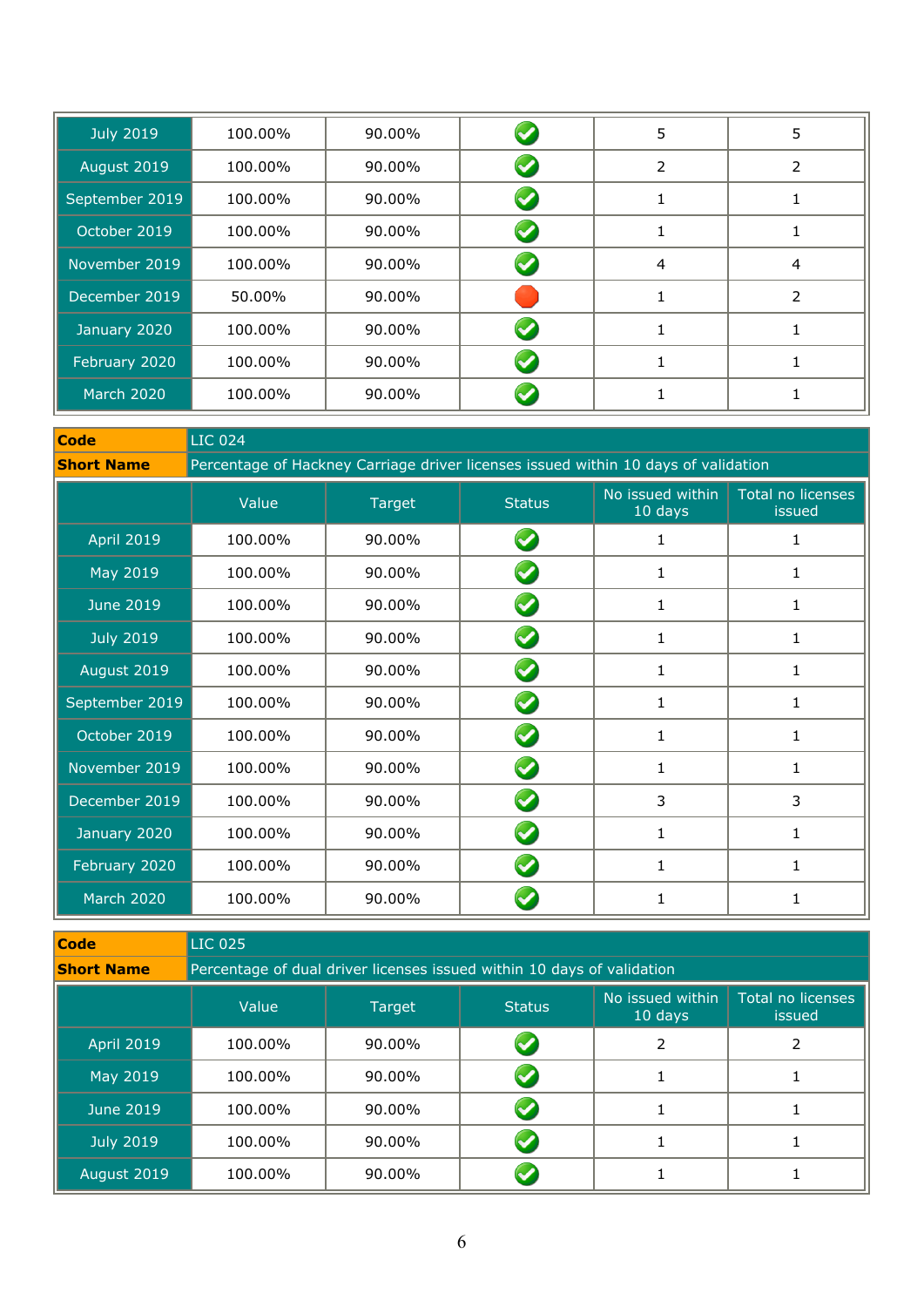| September 2019 | 100.00% | 90.00% |   |   |
|----------------|---------|--------|---|---|
| October 2019   | 100.00% | 90.00% |   |   |
| November 2019  | 100.00% | 90.00% |   |   |
| December 2019  | 100.00% | 90.00% | 3 | 3 |
| January 2020   | 100.00% | 90.00% |   |   |
| February 2020  | 100.00% | 90.00% |   |   |
| March 2020     | 100.00% | 90.00% |   |   |

**Code** LIC 026

**Short Name** Percentage of unopposed applications for new and variation of premises licences processed<br>within 2 calendar months (from date of validation to issue date)

|                   | Value | Target | <b>Status</b>        | No. processed<br>within 2 months | <b>Total applications</b><br>received |
|-------------------|-------|--------|----------------------|----------------------------------|---------------------------------------|
| <b>April 2019</b> | 100%  | 95%    | $\blacktriangledown$ | 4                                | 4                                     |
| May 2019          | 100%  | 95%    |                      | 7                                | $\overline{7}$                        |
| <b>June 2019</b>  | 100%  | 95%    | $\blacktriangledown$ | 4                                | $\overline{4}$                        |
| <b>July 2019</b>  | 100%  | 95%    |                      | $\overline{2}$                   | $\overline{2}$                        |
| August 2019       | 100%  | 95%    | V                    | 3                                | 3                                     |
| September 2019    | 100%  | 95%    | <b>V</b>             | 3                                | 3                                     |
| October 2019      | 100%  | 95%    | <b>V</b>             | $\mathbf{1}$                     | 1                                     |
| November 2019     | 100%  | 95%    |                      | $\overline{7}$                   | $\overline{7}$                        |
| December 2019     | 100%  | 95%    |                      | 7                                | $\overline{7}$                        |
| January 2020      | 100%  | 95%    | $\blacktriangledown$ | $\overline{2}$                   | $\overline{2}$                        |
| February 2020     | 100%  | 95%    | $\blacktriangledown$ | $\mathbf{1}$                     | $\mathbf{1}$                          |
| <b>March 2020</b> | 100%  | 95%    |                      | 4                                | 4                                     |

| <b>Code</b>       | <b>LIC 027</b>                                                                |               |               |                                   |                             |  |  |
|-------------------|-------------------------------------------------------------------------------|---------------|---------------|-----------------------------------|-----------------------------|--|--|
| <b>Short Name</b> | The percentage of valid personal licences processed within 2 weeks (Hub Team) |               |               |                                   |                             |  |  |
|                   | Value                                                                         | <b>Target</b> | <b>Status</b> | No. processed<br>within two weeks | Total number of<br>licences |  |  |
| <b>April 2019</b> | 77.78%                                                                        | 95.00%        |               |                                   | 9                           |  |  |
| May 2019          | 100.00%                                                                       | 95.00%        |               | 3                                 | 3                           |  |  |
| June 2019         | 100.00%                                                                       | 95.00%        |               | 4                                 | 4                           |  |  |
| <b>July 2019</b>  | 100.00%                                                                       | 95.00%        |               | 14                                | 14                          |  |  |
| August 2019       | 100.00%                                                                       | 95.00%        |               | 6                                 | 6                           |  |  |
| September 2019    | 100.00%                                                                       | 95.00%        |               | 21                                | 21                          |  |  |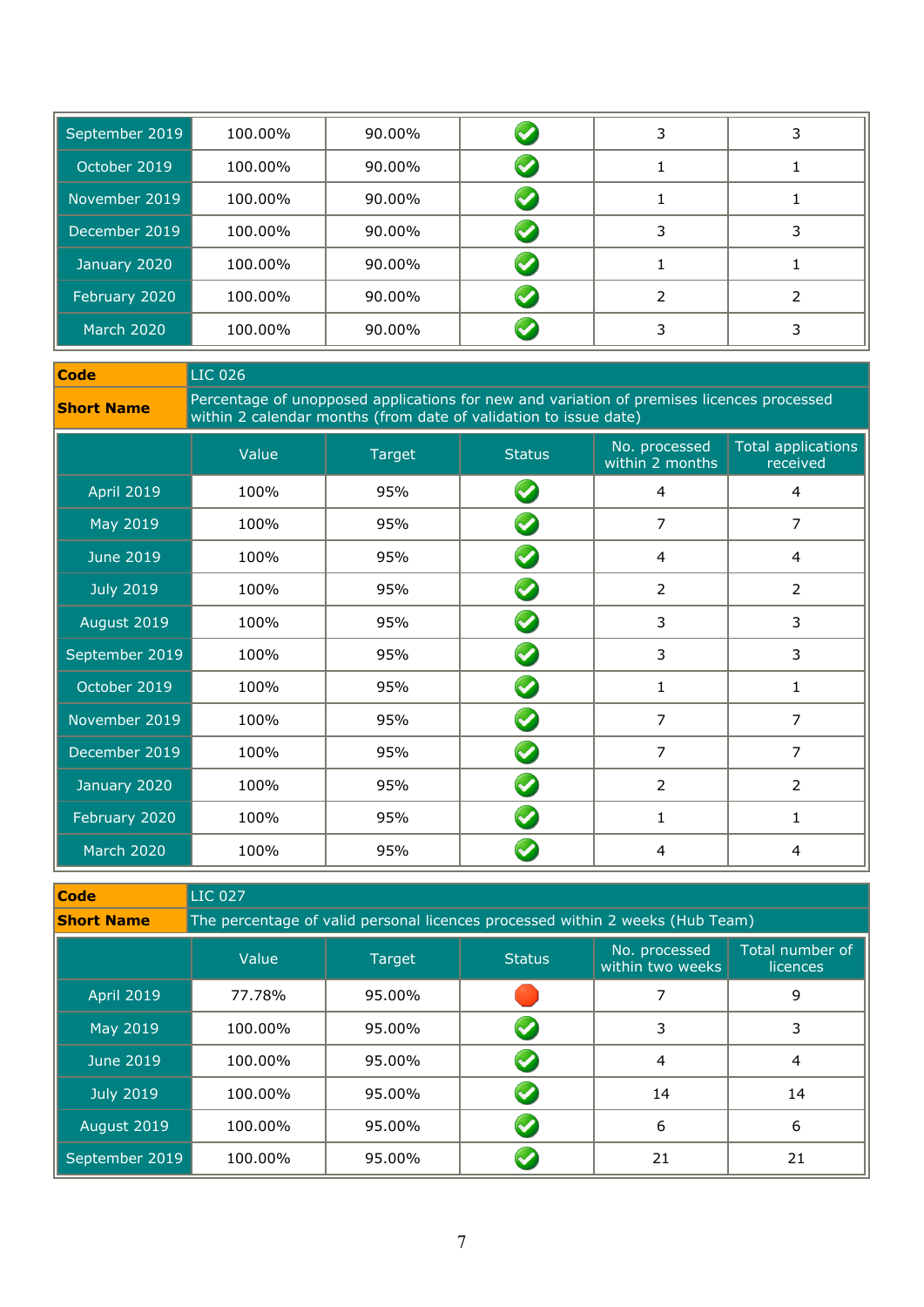| October 2019      | 100.00% | 95.00% | 21 | 21 |
|-------------------|---------|--------|----|----|
| November 2019     | 75.00%  | 95.00% | 6  | 8  |
| December 2019     | 87.50%  | 95.00% |    | 8  |
| January 2020      | 85.71%  | 95.00% | 6  |    |
| February 2020     | 100.00% | 95.00% | 8  | 8  |
| <b>March 2020</b> | 90.91%  | 95.00% | 10 | 11 |

| <b>Code</b>       | <b>LIC 028</b>                                                   |        |                      |                 |                            |  |  |
|-------------------|------------------------------------------------------------------|--------|----------------------|-----------------|----------------------------|--|--|
| <b>Short Name</b> | Action after suspension - Licensing officers resolve by 31 March |        |                      |                 |                            |  |  |
|                   | Value                                                            | Target | <b>Status</b>        | Number resolved | Number needed<br>resolving |  |  |
| <b>April 2019</b> | 100%                                                             | 95%    |                      | $\mathbf{1}$    | 1                          |  |  |
| May 2019          | 100%                                                             | 95%    |                      | $\overline{2}$  | 2                          |  |  |
| <b>June 2019</b>  | 100%                                                             | 95%    | $\blacktriangledown$ | 3               | 3                          |  |  |
| <b>July 2019</b>  | 100%                                                             | 95%    | $\blacktriangledown$ | 1               | 1                          |  |  |
| August 2019       | 100%                                                             | 95%    | $\blacktriangledown$ | 11              | 11                         |  |  |
| September 2019    | 100%                                                             | 95%    | $\blacktriangledown$ | 6               | 6                          |  |  |
| October 2019      | 100%                                                             | 95%    | $\blacktriangledown$ | 4               | $\overline{4}$             |  |  |
| November 2019     | 100%                                                             | 95%    | $\blacktriangledown$ | $\mathbf{1}$    | 1                          |  |  |
| December 2019     | 100%                                                             | 95%    | $\blacktriangledown$ | $\mathbf{1}$    | 1                          |  |  |
| January 2020      | 100%                                                             | 95%    | $\blacktriangledown$ | 1               | 1                          |  |  |
| February 2020     | 100%                                                             | 95%    |                      | 5               | 5                          |  |  |
| <b>March 2020</b> | 100%                                                             | 95%    |                      | 4               | 4                          |  |  |

# **Licensing - Sevenoaks - Monthly Performance - 2019/20**

**Code** LPI\_LIC 001(s)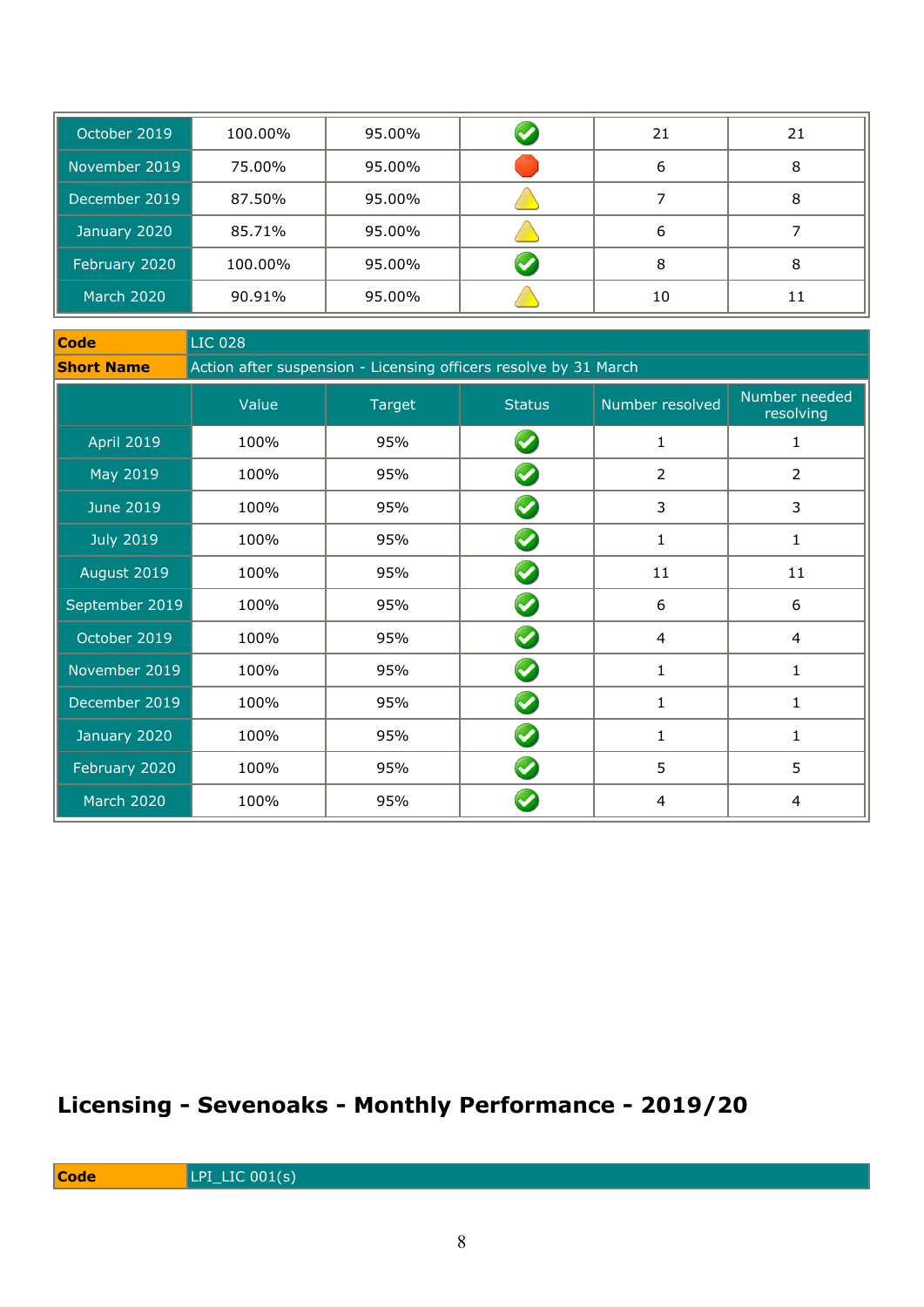| <b>Short Name</b> | The percentage of renewal invitations sent out by deadline |               |                      |                |                                               |        |
|-------------------|------------------------------------------------------------|---------------|----------------------|----------------|-----------------------------------------------|--------|
|                   | Value                                                      | <b>Target</b> | <b>Status</b>        | deadlines      | No. sent within No. of renewal<br>invitations | Annual |
| <b>April 2019</b> | 100%                                                       | 95%           | $\blacktriangledown$ | 1              | $\mathbf{1}$                                  | 95%    |
| May 2019          | 100%                                                       | 95%           | $\bullet$            | $\overline{2}$ | $\overline{2}$                                | 95%    |
| <b>June 2019</b>  | 100%                                                       | 95%           | $\blacktriangledown$ | $\overline{2}$ | $\overline{2}$                                | 95%    |
| <b>July 2019</b>  | 100%                                                       | 95%           | $\blacklozenge$      | $\mathbf{1}$   | $\mathbf{1}$                                  | 95%    |
| August 2019       | 100%                                                       | 95%           | $\bullet$            | $\overline{2}$ | $\overline{2}$                                | 95%    |
| September<br>2019 | 100%                                                       | 95%           | $\blacktriangledown$ | $\overline{2}$ | $\overline{2}$                                | 95%    |
| October 2019      | 100%                                                       | 95%           | $\blacktriangledown$ | 42             | 42                                            | 95%    |
| November<br>2019  | 100%                                                       | 95%           | $\blacktriangledown$ | 25             | 25                                            | 95%    |
| December<br>2019  | 100%                                                       | 95%           | $\blacktriangledown$ | 89             | 89                                            | 95%    |
| January 2020      | 100%                                                       | 95%           | $\blacktriangledown$ | 47             | 47                                            | 95%    |
| February 2020     | 100%                                                       | 95%           | $\blacktriangledown$ | 41             | 41                                            | 95%    |
| <b>March 2020</b> | 96.52%                                                     | 95%           |                      | 111            | 115                                           | 95%    |

**Code** LPI\_LIC 002(s)

**Short Name** The percentage of valid personal licences processed within 2 weeks (Hub Team)

|                   | Value  | Target | <b>Status</b>        | No. processed<br>within two<br>weeks | Total number<br>of licences | Annual |
|-------------------|--------|--------|----------------------|--------------------------------------|-----------------------------|--------|
| <b>April 2019</b> | 85.71% | 95%    |                      | 6                                    | 7                           | 95%    |
| May 2019          | 100%   | 95%    | $\blacktriangledown$ | 5                                    | 5                           | 95%    |
| <b>June 2019</b>  | 100%   | 95%    | $\blacktriangledown$ | 4                                    | 4                           | 95%    |
| <b>July 2019</b>  | 100%   | 95%    | $\bullet$            | $\overline{7}$                       | 7                           | 95%    |
| August 2019       | 100%   | 95%    | $\bullet$            | $\overline{2}$                       | $\overline{2}$              | 95%    |
| September<br>2019 | 100%   | 95%    | $\blacklozenge$      | 10                                   | 10                          | 95%    |
| October 2019      | 100%   | 95%    | $\bullet$            | 10                                   | 10                          | 95%    |
| November<br>2019  | 100%   | 95%    | $\blacktriangledown$ | 3                                    | 3                           | 95%    |
| December<br>2019  | 100%   | 95%    | $\boldsymbol{Q}$     | 6                                    | 6                           | 95%    |
| January 2020      | 100%   | 95%    | $\blacktriangledown$ | 4                                    | 4                           | 95%    |
| February 2020     | 100%   | 95%    | $\blacktriangledown$ | 1                                    | 1                           | 95%    |
| <b>March 2020</b> | 100%   | 95%    | $\blacktriangledown$ | 3                                    | 3                           | 95%    |

**Code** LPI\_LIC 003(s)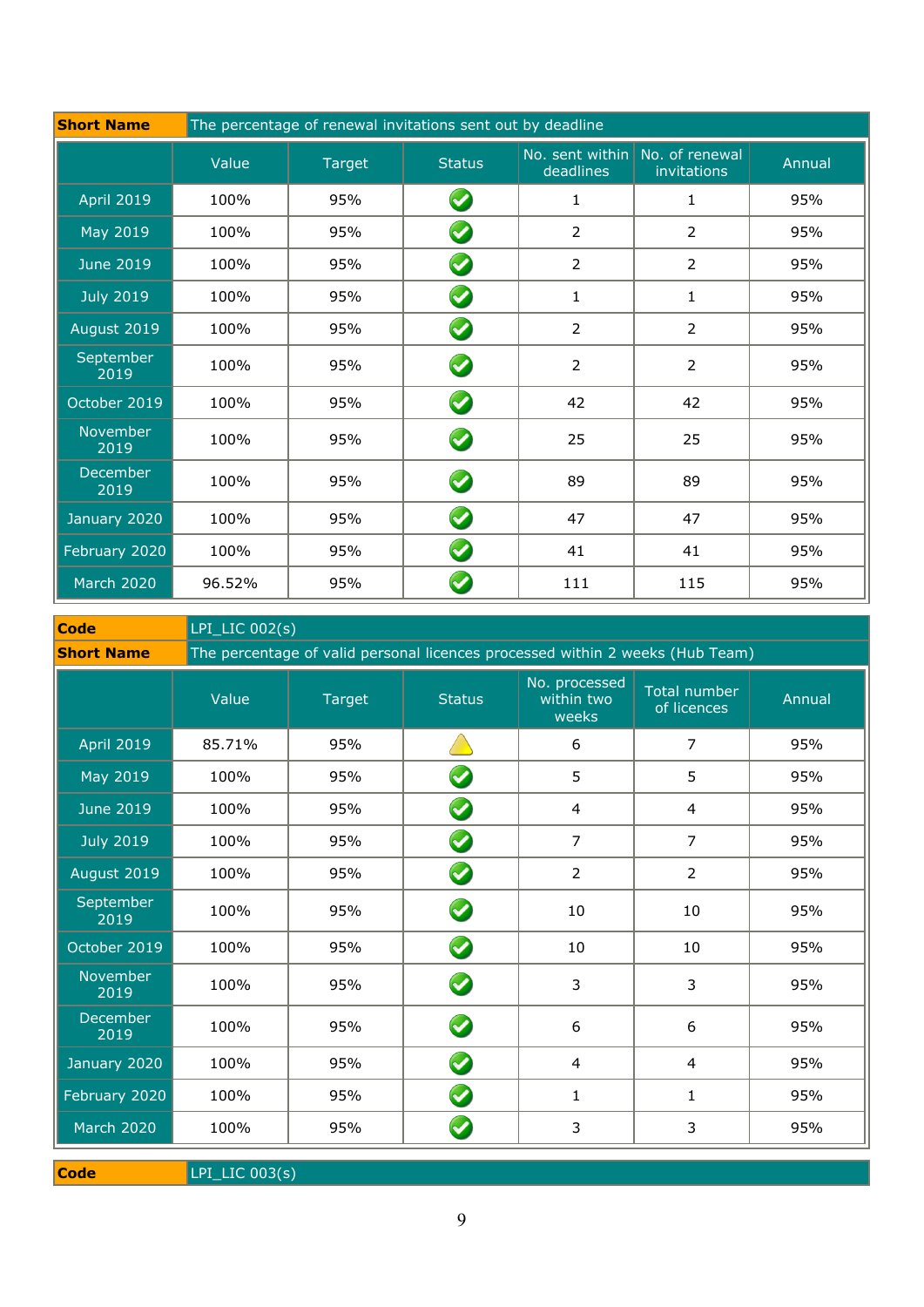|  | <b>Short Name</b> |
|--|-------------------|

**Short Name** Percentage of unopposed applications for new and variation of premises licences processed<br>within 2 calendar months (from date of validation to issue date)

|                   | Value | <b>Target</b> | <b>Status</b>         | No. processed<br>within 2<br>months | <b>Total</b><br>applications<br>received | Annual |
|-------------------|-------|---------------|-----------------------|-------------------------------------|------------------------------------------|--------|
| <b>April 2019</b> | 100%  | 95%           | $\blacktriangledown$  | $\overline{2}$                      | $\overline{2}$                           | 95%    |
| May 2019          | 100%  | 95%           | $\bullet$             | 1                                   | 1                                        | 95%    |
| <b>June 2019</b>  | 100%  | 95%           | $\boldsymbol{\omega}$ | 5                                   | 5                                        | 95%    |
| <b>July 2019</b>  | 100%  | 95%           | $\bullet$             | 4                                   | $\overline{4}$                           | 95%    |
| August 2019       | 100%  | 95%           | $\boldsymbol{\omega}$ | $\mathbf{1}$                        | $\mathbf{1}$                             | 95%    |
| September<br>2019 | 100%  | 95%           | $\bullet$             | 5                                   | 5                                        | 95%    |
| October 2019      | 100%  | 95%           | $\blacklozenge$       | $\mathbf{1}$                        | $\mathbf 1$                              | 95%    |
| November<br>2019  | 100%  | 95%           | $\bullet$             | 2                                   | $\overline{2}$                           | 95%    |
| December<br>2019  | 100%  | 95%           | $\bullet$             | 2                                   | $\overline{2}$                           | 95%    |
| January 2020      | 100%  | 95%           | $\blacklozenge$       | $\overline{2}$                      | $\overline{2}$                           | 95%    |
| February 2020     | 100%  | 95%           | $\blacktriangledown$  | $\mathbf{1}$                        | 1                                        | 95%    |
| <b>March 2020</b> | 100%  | 95%           |                       | 3                                   | 3                                        | 95%    |

| <b>Code</b>             | $LPI_LIC$ 004(s) |                                                                                             |                      |                       |                                                      |        |  |  |  |  |
|-------------------------|------------------|---------------------------------------------------------------------------------------------|----------------------|-----------------------|------------------------------------------------------|--------|--|--|--|--|
| <b>Short Name</b>       |                  | The percentage of valid temporary event notices processed within one working day of reciept |                      |                       |                                                      |        |  |  |  |  |
|                         | Value            | <b>Target</b>                                                                               | <b>Status</b>        | in one working<br>day | No. processed Total no. event<br>notices<br>received | Annual |  |  |  |  |
| <b>April 2019</b>       | 97.14%           | 95%                                                                                         | $\bullet$            | 34                    | 35                                                   | 95%    |  |  |  |  |
| May 2019                | 100%             | 95%                                                                                         | $\bullet$            | 14                    | 14                                                   | 95%    |  |  |  |  |
| <b>June 2019</b>        | 100%             | 95%                                                                                         | $\bullet$            | 11                    | 11                                                   | 95%    |  |  |  |  |
| <b>July 2019</b>        | 100%             | 95%                                                                                         | $\bullet$            | 17                    | 17                                                   | 95%    |  |  |  |  |
| August 2019             | 87.5%            | 95%                                                                                         |                      | $\overline{7}$        | 8                                                    | 95%    |  |  |  |  |
| September<br>2019       | 100%             | 95%                                                                                         | $\bullet$            | 48                    | 48                                                   | 95%    |  |  |  |  |
| October 2019            | 98.18%           | 95%                                                                                         | $\bullet$            | 54                    | 55                                                   | 95%    |  |  |  |  |
| November<br>2019        | 100%             | 95%                                                                                         | $\bullet$            | 55                    | 55                                                   | 95%    |  |  |  |  |
| <b>December</b><br>2019 | 100%             | 95%                                                                                         | $\bullet$            | 11                    | 11                                                   | 95%    |  |  |  |  |
| January 2020            | 100%             | 95%                                                                                         | $\bullet$            | 31                    | 31                                                   | 95%    |  |  |  |  |
| February 2020           | 100%             | 95%                                                                                         | $\bullet$            | 28                    | 28                                                   | 95%    |  |  |  |  |
| <b>March 2020</b>       | 95%              | 95%                                                                                         | $\blacktriangledown$ | 19                    | 20                                                   | 95%    |  |  |  |  |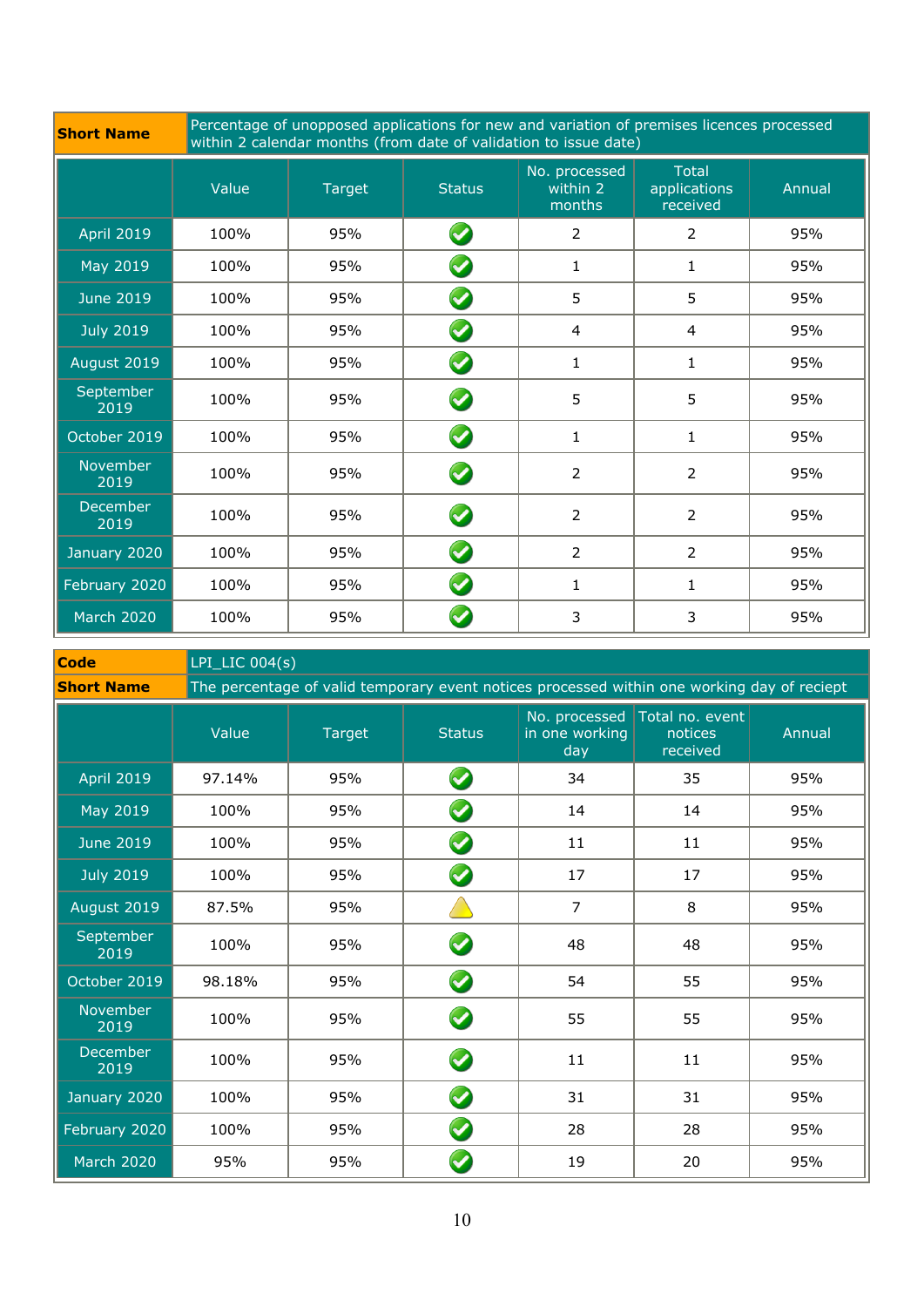| <b>Code</b>       |        | $LPI_LIC$ 005(s)                                                                              |               |                                 |                             |        |  |  |  |
|-------------------|--------|-----------------------------------------------------------------------------------------------|---------------|---------------------------------|-----------------------------|--------|--|--|--|
| <b>Short Name</b> |        | The percentage of driver and operator licenses issued within 10 days of validation (Hub Team) |               |                                 |                             |        |  |  |  |
|                   | Value  | <b>Target</b>                                                                                 | <b>Status</b> | No issued<br>within 10 days $ $ | Total no<br>licenses issued | Annual |  |  |  |
| <b>April 2019</b> | 75%    | 90%                                                                                           |               | 3                               | 4                           | 90%    |  |  |  |
| May 2019          | 100%   | 90%                                                                                           | $\bullet$     | 11                              | 11                          | 90%    |  |  |  |
| <b>June 2019</b>  | 100%   | 90%                                                                                           | $\bullet$     | 14                              | 14                          | 90%    |  |  |  |
| <b>July 2019</b>  | 100%   | 90%                                                                                           | $\bullet$     | 8                               | 8                           | 90%    |  |  |  |
| August 2019       | 100%   | 90%                                                                                           | $\bullet$     | 6                               | 6                           | 90%    |  |  |  |
| September<br>2019 | 100%   | 90%                                                                                           | $\bullet$     | 8                               | 8                           | 90%    |  |  |  |
| October 2019      | 91.67% | 90%                                                                                           | $\bullet$     | 11                              | 12                          | 90%    |  |  |  |
| November<br>2019  | 90.91% | 90%                                                                                           | $\bullet$     | 10                              | 11                          | 90%    |  |  |  |
| December<br>2019  | 95.45% | 90%                                                                                           | $\bullet$     | 21                              | 22                          | 90%    |  |  |  |
| January 2020      | 100%   | 90%                                                                                           | $\bullet$     | 21                              | 21                          | 90%    |  |  |  |
| February 2020     | 100%   | 90%                                                                                           | $\bullet$     | 13                              | 13                          | 90%    |  |  |  |
| <b>March 2020</b> | 100%   | 90%                                                                                           |               | 10                              | 10                          | 90%    |  |  |  |

| <b>Code</b>             | MPI_LIC 003(s) |                     |                      |           |             |        |  |  |  |  |
|-------------------------|----------------|---------------------|----------------------|-----------|-------------|--------|--|--|--|--|
| <b>Short Name</b>       |                | Premises compliance |                      |           |             |        |  |  |  |  |
|                         | Value          | <b>Target</b>       | <b>Status</b>        | Numerator | Denominator | Annual |  |  |  |  |
| <b>April 2019</b>       | 13             | 15                  |                      |           |             | 180    |  |  |  |  |
| May 2019                | 9              | 15                  |                      |           |             | 180    |  |  |  |  |
| <b>June 2019</b>        | 9              | 15                  |                      |           |             | 180    |  |  |  |  |
| <b>July 2019</b>        | 16             | 15                  | $\blacktriangledown$ |           |             | 180    |  |  |  |  |
| August 2019             | 26             | 15                  | $\bullet$            |           |             | 180    |  |  |  |  |
| September<br>2019       | 11             | 15                  |                      |           |             | 180    |  |  |  |  |
| October 2019            | 11             | 15                  |                      |           |             | 180    |  |  |  |  |
| November<br>2019        | 8              | 15                  |                      |           |             | 180    |  |  |  |  |
| <b>December</b><br>2019 | 16             | 15                  | $\blacktriangledown$ |           |             | 180    |  |  |  |  |
| January 2020            | 23             | 15                  | $\bullet$            |           |             | 180    |  |  |  |  |
| February 2020           | 20             | 15                  | $\bullet$            |           |             | 180    |  |  |  |  |
| <b>March 2020</b>       | 18             | 15                  | V                    |           |             | 180    |  |  |  |  |

**Code** MPI\_LIC 004(s)

11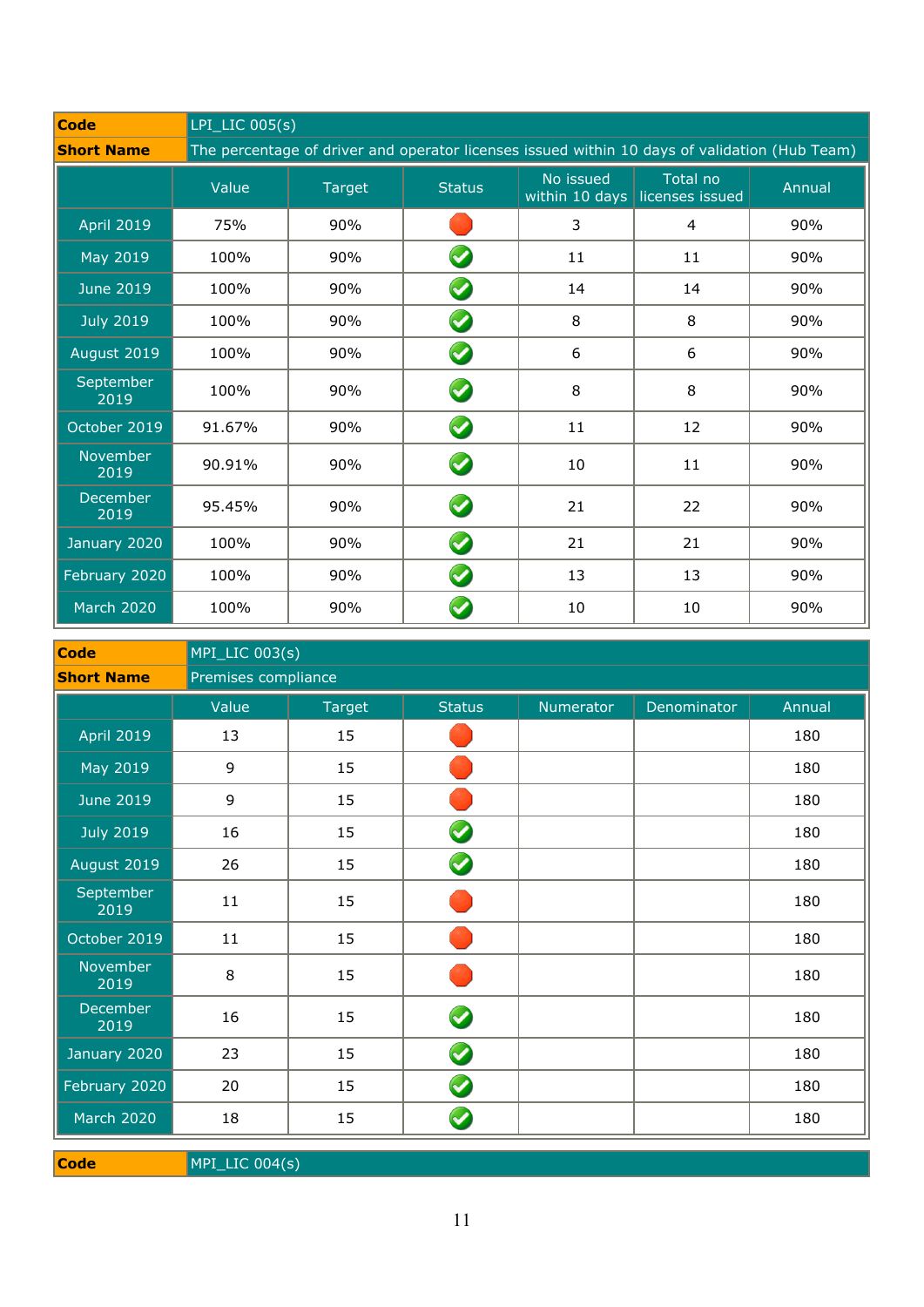| <b>Short Name</b>       |                  | Taxi Compliance |               |           |             |        |  |  |
|-------------------------|------------------|-----------------|---------------|-----------|-------------|--------|--|--|
|                         | Value            | Target          | <b>Status</b> | Numerator | Denominator | Annual |  |  |
| <b>April 2019</b>       | 15               | 15              |               |           |             | 180    |  |  |
| May 2019                | $\overline{4}$   | 15              |               |           |             | 180    |  |  |
| June 2019               | 3                | 15              |               |           |             | 180    |  |  |
| <b>July 2019</b>        | $\sqrt{6}$       | 15              |               |           |             | 180    |  |  |
| August 2019             | 24               | 15              | $\bullet$     |           |             | 180    |  |  |
| September<br>2019       | $\mathsf 9$      | 15              |               |           |             | 180    |  |  |
| October 2019            | 9                | 15              |               |           |             | 180    |  |  |
| November<br>2019        | $\,8\,$          | 15              |               |           |             | 180    |  |  |
| <b>December</b><br>2019 | 12               | 15              |               |           |             | 180    |  |  |
| January 2020            | $\boldsymbol{6}$ | 15              |               |           |             | 180    |  |  |
| February 2020           | $\pmb{0}$        | 15              |               |           |             | 180    |  |  |
| <b>March 2020</b>       | $\pmb{0}$        | 15              |               |           |             | 180    |  |  |

**Code** MPI\_LIC 005a(s)

**Short Name** Percentage of Hackney Carriage driver licenses issued within 10 days of validation

|                   | Value  | <b>Target</b> | <b>Status</b>    | No issued      | Total no<br>within 10 days licenses issued | Annual |
|-------------------|--------|---------------|------------------|----------------|--------------------------------------------|--------|
| <b>April 2019</b> | 100%   | 90%           | $\bullet$        | $\overline{2}$ | 2                                          | 90%    |
| May 2019          | 100%   | 90%           | $\bullet$        | $\overline{7}$ | 7                                          | 90%    |
| <b>June 2019</b>  | 100%   | 90%           | $\bullet$        | 11             | 11                                         | 90%    |
| <b>July 2019</b>  | 100%   | 90%           | $\boldsymbol{Q}$ | $\overline{4}$ | $\overline{4}$                             | 90%    |
| August 2019       | 100%   | 90%           | $\bullet$        | 3              | 3                                          | 90%    |
| September<br>2019 | 100%   | 90%           | $\bullet$        | 6              | 6                                          | 90%    |
| October 2019      | 100%   | 90%           | $\bullet$        | $\overline{4}$ | $\overline{4}$                             | 90%    |
| November<br>2019  | 83.33% | 90%           |                  | 5              | 6                                          | 90%    |
| December<br>2019  | 100%   | 90%           | $\blacklozenge$  | $10\,$         | 10                                         | 90%    |
| January 2020      | 100%   | 90%           | $\bullet$        | 15             | 15                                         | 90%    |
| February 2020     | 100%   | 90%           | $\bullet$        | $\overline{7}$ | $\overline{7}$                             | 90%    |
| <b>March 2020</b> | 100%   | 90%           | $\bullet$        | 5              | 5                                          | 90%    |

| <b>Code</b>       | $MPI$ LIC 005b(s)                                                               |
|-------------------|---------------------------------------------------------------------------------|
| <b>Short Name</b> | Percentage of Private Hire driver licenses issued within 10 days of validations |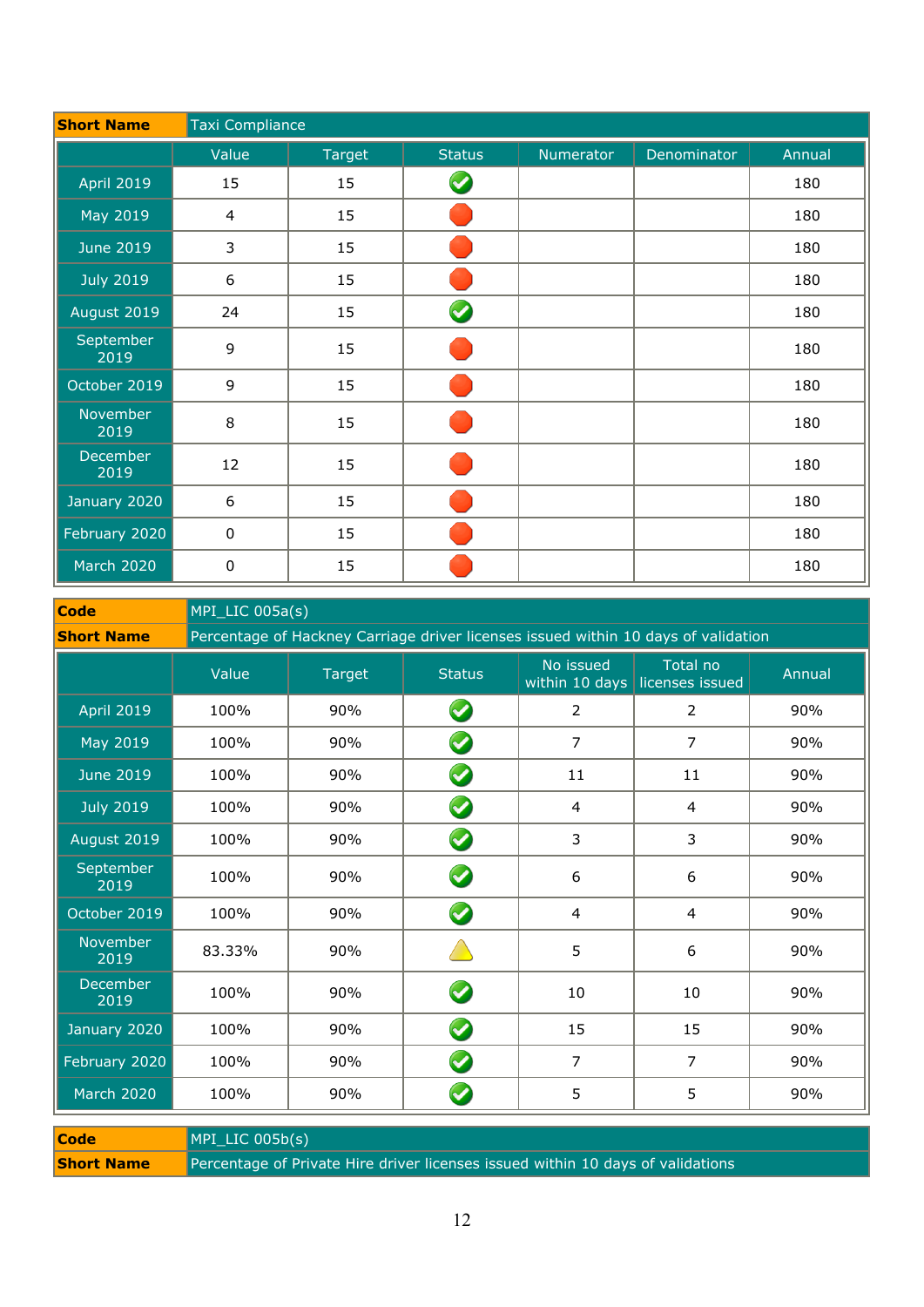|                   | Value  | <b>Target</b> | <b>Status</b>        | No issued      | Total no<br>within 10 days licenses issued | Annual |
|-------------------|--------|---------------|----------------------|----------------|--------------------------------------------|--------|
| <b>April 2019</b> | 100%   | 90%           | $\blacktriangledown$ | $\mathbf{1}$   | 1                                          | 90%    |
| May 2019          | 100%   | 90%           | $\blacktriangledown$ | 3              | 3                                          | 90%    |
| <b>June 2019</b>  | 100%   | 90%           | $\bullet$            | $\overline{2}$ | 2                                          | 90%    |
| <b>July 2019</b>  | 100%   | 90%           | $\blacktriangledown$ | 3              | 3                                          | 90%    |
| August 2019       | 100%   | 90%           | $\bullet$            | $\overline{2}$ | 2                                          | 90%    |
| September<br>2019 | 100%   | 90%           | $\blacklozenge$      | $\mathbf{1}$   | $\mathbf{1}$                               | 90%    |
| October 2019      | 85.71% | 90%           |                      | 6              | 7                                          | 90%    |
| November<br>2019  | 100%   | 90%           | $\blacktriangledown$ | 4              | $\overline{4}$                             | 90%    |
| December<br>2019  | 90%    | 90%           | $\bullet$            | 9              | 10                                         | 90%    |
| January 2020      | 100%   | 90%           | $\blacktriangledown$ | 4              | $\overline{4}$                             | 90%    |
| February 2020     | 100%   | 90%           | $\blacktriangledown$ | 5              | 5                                          | 90%    |
| <b>March 2020</b> | 100%   | 90%           |                      | 4              | 4                                          | 90%    |

**Code** MPI\_LIC 005c(s)

**Short Name** Percentage of Private Hire Operator licenses issued within 10 days of validations

|                   | Value | <b>Target</b> | <b>Status</b>        | No issued      | Total no<br>within 10 days licenses issued | Annual |
|-------------------|-------|---------------|----------------------|----------------|--------------------------------------------|--------|
| <b>April 2019</b> | $0\%$ | 90%           |                      | 0              | 1                                          | 90%    |
| May 2019          | 100%  | 90%           | $\blacktriangledown$ | 1              | 1                                          | 90%    |
| <b>June 2019</b>  | 100%  | 90%           | $\blacktriangledown$ | $\mathbf{1}$   | 1                                          | 90%    |
| <b>July 2019</b>  | 100%  | 90%           | $\blacklozenge$      | $\mathbf{1}$   | $\mathbf{1}$                               | 90%    |
| August 2019       | 100%  | 90%           | $\bullet$            | $\mathbf{1}$   | $\mathbf{1}$                               | 90%    |
| September<br>2019 | 100%  | 90%           | $\bullet$            | 1              | 1                                          | 90%    |
| October 2019      | 100%  | 90%           | $\bullet$            | $\mathbf{1}$   | $\mathbf{1}$                               | 90%    |
| November<br>2019  | 100%  | 90%           | Ø                    | 1              | 1                                          | 90%    |
| December<br>2019  | 100%  | 90%           | $\blacktriangledown$ | 2              | $\overline{2}$                             | 90%    |
| January 2020      | 100%  | 90%           | $\blacklozenge$      | $\overline{2}$ | $\overline{2}$                             | 90%    |
| February 2020     | 100%  | 90%           | $\blacktriangledown$ | 1              | 1                                          | 90%    |
| <b>March 2020</b> | 100%  | 90%           | V                    | 1              | 1                                          | 90%    |

| <b>Code</b>       | $MPI$ LIC 006(s)                                                                    |
|-------------------|-------------------------------------------------------------------------------------|
| <b>Short Name</b> | Percentage of continuation fees invoices issued 1 month in advance of fee being due |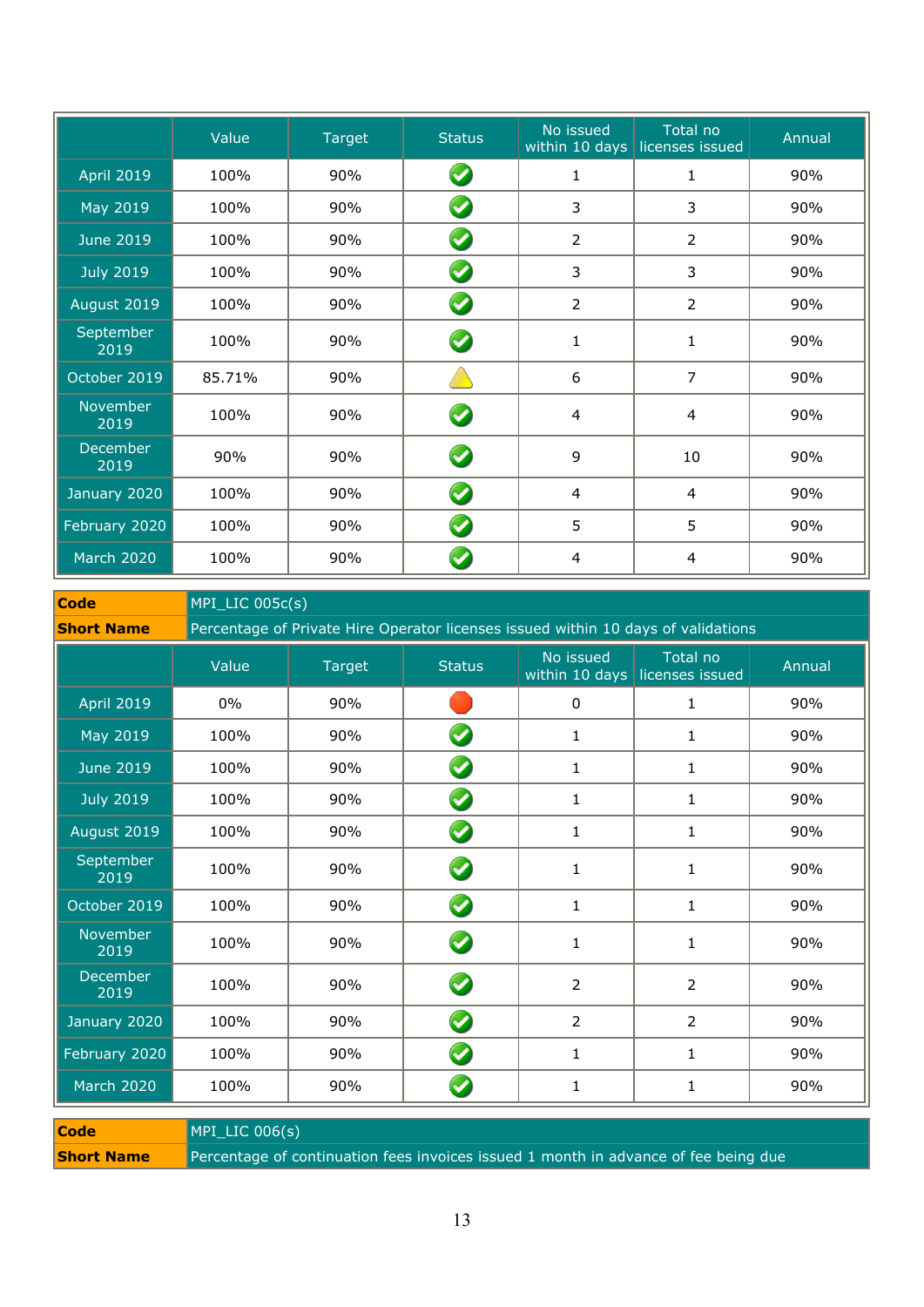|                         | Value | Target | <b>Status</b> | No of invoices<br>sent by due<br>date | No of invoices<br>due | Annual |
|-------------------------|-------|--------|---------------|---------------------------------------|-----------------------|--------|
| <b>April 2019</b>       | 100%  | 95%    | $\bullet$     | 30                                    | 30                    | 95%    |
| May 2019                | 100%  | 95%    | $\bullet$     | 15                                    | 15                    | 95%    |
| <b>June 2019</b>        | 100%  | 95%    | $\bullet$     | 8                                     | 8                     | 95%    |
| <b>July 2019</b>        | 100%  | 95%    | $\bullet$     | 92                                    | 92                    | 95%    |
| August 2019             | 100%  | 95%    | $\bullet$     | 125                                   | 125                   | 95%    |
| September<br>2019       | 100%  | 95%    | $\bullet$     | 58                                    | 58                    | 95%    |
| October 2019            | 100%  | 95%    | $\bullet$     | 27                                    | 27                    | 95%    |
| November<br>2019        | 100%  | 95%    | $\bullet$     | 6                                     | 6                     | 95%    |
| <b>December</b><br>2019 | 100%  | 95%    | $\bullet$     | 12                                    | 12                    | 95%    |
| January 2020            | 100%  | 95%    | $\bullet$     | 4                                     | 4                     | 95%    |
| February 2020           | 100%  | 95%    | $\bullet$     | 35                                    | 35                    | 95%    |
| <b>March 2020</b>       | 100%  | 95%    | V             | 15                                    | 15                    | 95%    |

**Code** MPI\_LIC 007(s)

**Short Name** Where continuation fees not received and action taken within a month of overdue date

|                   | Value | Target | <b>Status</b>        | action within<br>month of due<br>date | no of renewal<br>fees not<br>received | Annual |
|-------------------|-------|--------|----------------------|---------------------------------------|---------------------------------------|--------|
| <b>April 2019</b> | 100%  | 95%    | $\bigcirc$           | 1                                     | $\mathbf{1}$                          | 95%    |
| May 2019          | 100%  | 95%    | $\bullet$            | 4                                     | $\overline{4}$                        | 95%    |
| <b>June 2019</b>  | 100%  | 95%    | $\bullet$            | $\overline{2}$                        | $\overline{2}$                        | 95%    |
| <b>July 2019</b>  | 100%  | 95%    | $\bullet$            | 5                                     | 5                                     | 95%    |
| August 2019       | 100%  | 95%    | $\bullet$            | 3                                     | 3                                     | 95%    |
| September<br>2019 | 100%  | 95%    | $\bigcirc$           | $\overline{2}$                        | $\overline{2}$                        | 95%    |
| October 2019      | 100%  | 95%    | $\bullet$            | 3                                     | 3                                     | 95%    |
| November<br>2019  | 100%  | 95%    | Ø                    | $\overline{2}$                        | $\overline{2}$                        | 95%    |
| December<br>2019  | 100%  | 95%    | $\bullet$            | 1                                     | $\mathbf{1}$                          | 95%    |
| January 2020      | 100%  | 95%    | Ø                    | 70                                    | 70                                    | 95%    |
| February 2020     | 100%  | 95%    | $\blacktriangledown$ | 88                                    | 88                                    | 95%    |
| March 2020        | 100%  | 95%    | $\blacktriangledown$ | 5                                     | 5                                     | 95%    |

**Code** MPI\_LIC 008(s)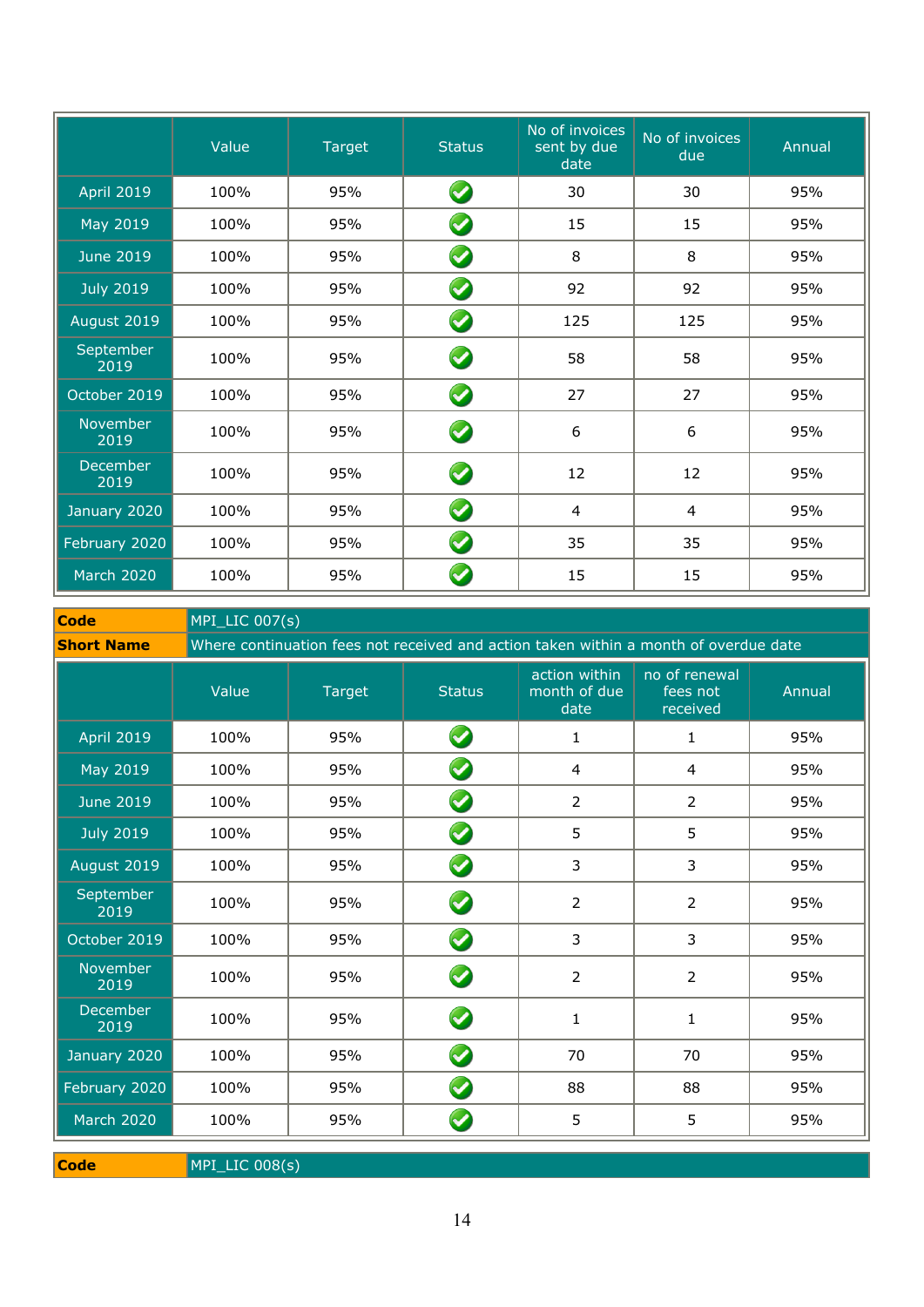| <b>Short Name</b>       | Action after suspension - Licensing officers resolve by 31 March |               |                      |                           |                                      |        |  |
|-------------------------|------------------------------------------------------------------|---------------|----------------------|---------------------------|--------------------------------------|--------|--|
|                         | Value                                                            | <b>Target</b> | <b>Status</b>        | <b>Number</b><br>resolved | <b>Number</b><br>needed<br>resolving | Annual |  |
| <b>April 2019</b>       | 100%                                                             | 95%           | $\bullet$            | $\mathbf{1}$              | $\mathbf{1}$                         | 95%    |  |
| May 2019                | 100%                                                             | 95%           | $\bullet$            | 1                         | $\mathbf{1}$                         | 95%    |  |
| <b>June 2019</b>        | 100%                                                             | 95%           | $\blacktriangledown$ | 1                         | $\mathbf{1}$                         | 95%    |  |
| <b>July 2019</b>        | 100%                                                             | 95%           | $\blacklozenge$      | $\mathbf{1}$              | 1                                    | 95%    |  |
| August 2019             | 100%                                                             | 95%           | $\bullet$            | $\mathbf{1}$              | 1                                    | 95%    |  |
| September<br>2019       | 100%                                                             | 95%           | $\bullet$            | 3                         | 3                                    | 95%    |  |
| October 2019            | 100%                                                             | 95%           | $\blacklozenge$      | $\overline{2}$            | 2                                    | 95%    |  |
| November<br>2019        | 100%                                                             | 95%           | $\blacklozenge$      | 1                         | $\mathbf{1}$                         | 95%    |  |
| <b>December</b><br>2019 | 100%                                                             | 95%           | $\blacktriangledown$ | 1                         | $\mathbf{1}$                         | 95%    |  |
| January 2020            | 100%                                                             | 95%           | $\blacktriangledown$ | 1                         | $\mathbf{1}$                         | 95%    |  |
| February 2020           | 100%                                                             | 95%           | $\blacklozenge$      | 14                        | 14                                   | 95%    |  |
| <b>March 2020</b>       | 100%                                                             | 95%           |                      | $\mathbf{1}$              | 1                                    | 95%    |  |

# **Licensing - Tunbridge Wells - Monthly Performance - 2019/20**

| <b>Code</b>       |                                                                              | LPI LIC 001(TW) |        |                                |  |        |  |
|-------------------|------------------------------------------------------------------------------|-----------------|--------|--------------------------------|--|--------|--|
| <b>Short Name</b> | The percentage of renewal invitations sent out by deadline - Tunbridge Wells |                 |        |                                |  |        |  |
|                   | Value                                                                        | Target          | Status | No. sent within No. of renewal |  | Annual |  |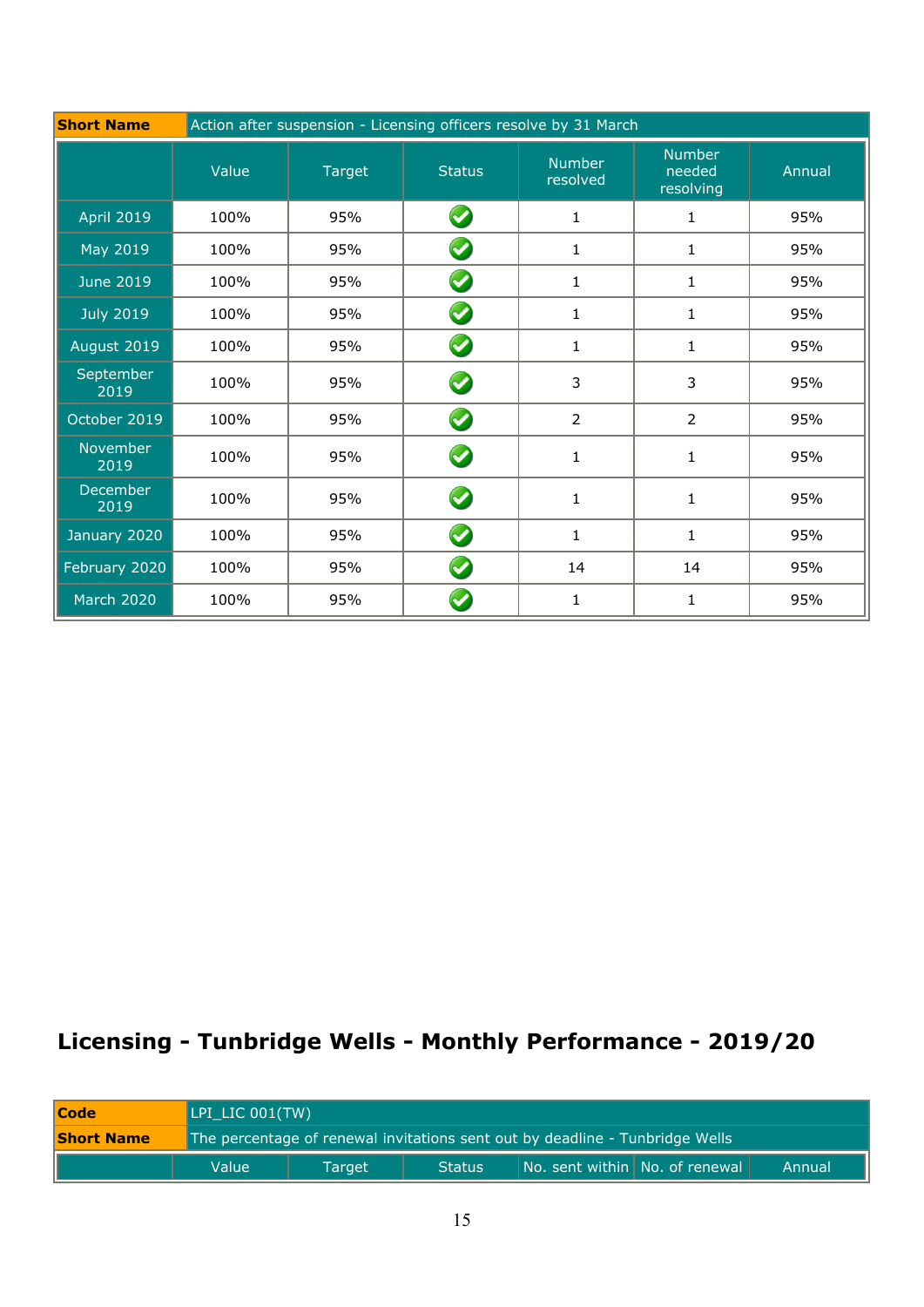|                   |        |     |                      | deadlines      | invitations  |     |
|-------------------|--------|-----|----------------------|----------------|--------------|-----|
| <b>April 2019</b> | 100%   | 95% | $\bullet$            | $\mathbf{1}$   | 1            | 95% |
| May 2019          | 100%   | 95% | $\blacktriangledown$ | 1              | $\mathbf{1}$ | 95% |
| <b>June 2019</b>  | 100%   | 95% | $\blacktriangledown$ | 1              | 1            | 95% |
| <b>July 2019</b>  | 100%   | 95% | $\bullet$            | $\mathbf{1}$   | 1            | 95% |
| August 2019       | 100%   | 95% | Ø                    | 5              | 5            | 95% |
| September<br>2019 | 100%   | 95% | $\bullet$            | 9              | 9            | 95% |
| October 2019      | 100%   | 95% | $\blacktriangledown$ | 37             | 37           | 95% |
| November<br>2019  | 100%   | 95% | $\bullet$            | 16             | 16           | 95% |
| December<br>2019  | 100%   | 95% | $\blacklozenge$      | 75             | 75           | 95% |
| January 2020      | 100%   | 95% | $\blacktriangledown$ | 34             | 34           | 95% |
| February 2020     | 100%   | 95% | $\blacklozenge$      | $\overline{7}$ | 7            | 95% |
| <b>March 2020</b> | 96.92% | 95% | V                    | 63             | 65           | 95% |

**Code** LPI\_LIC 002(TW)

**Short Name** The percentage of valid personal licences processed within 2 weeks (Hub Team) - Tunbridge **Short Name** 

|                                | Value | <b>Target</b> | <b>Status</b>         | No. processed<br>within two<br>weeks | <b>Total number</b><br>of licences | Annual |
|--------------------------------|-------|---------------|-----------------------|--------------------------------------|------------------------------------|--------|
| <b>April 2019</b>              | 100%  | 95%           | $\bullet$             | 7                                    | 7                                  | 95%    |
| May 2019                       | 100%  | 95%           | $\bullet$             | 5                                    | 5                                  | 95%    |
| <b>June 2019</b>               | 100%  | 95%           | $\bullet$             | 6                                    | 6                                  | 95%    |
| <b>July 2019</b>               | 100%  | 95%           | $\bullet$             | 3                                    | 3                                  | 95%    |
| August 2019                    | 100%  | 95%           | $\bullet$             | $\overline{2}$                       | $\overline{2}$                     | 95%    |
| September<br>$\overline{2019}$ | 100%  | 95%           | $\bullet$             | 8                                    | 8                                  | 95%    |
| October 2019                   | 100%  | 95%           | $\boldsymbol{\omega}$ | 5                                    | 5                                  | 95%    |
| November<br>2019               | 80%   | 95%           |                       | 4                                    | 5                                  | 95%    |
| December<br>2019               | 100%  | 95%           | $\boldsymbol{\omega}$ | 5                                    | 5                                  | 95%    |
| January 2020                   | 100%  | 95%           | $\blacklozenge$       | 5                                    | 5                                  | 95%    |
| February 2020                  | 100%  | 95%           | $\bullet$             | 12                                   | 12                                 | 95%    |
| <b>March 2020</b>              | 100%  | 95%           | $\blacktriangledown$  | 7                                    | 7                                  | 95%    |

**Code** LPI\_LIC 003(TW) **Short Name** Percentage of unopposed applications for new and variation of premises licences processed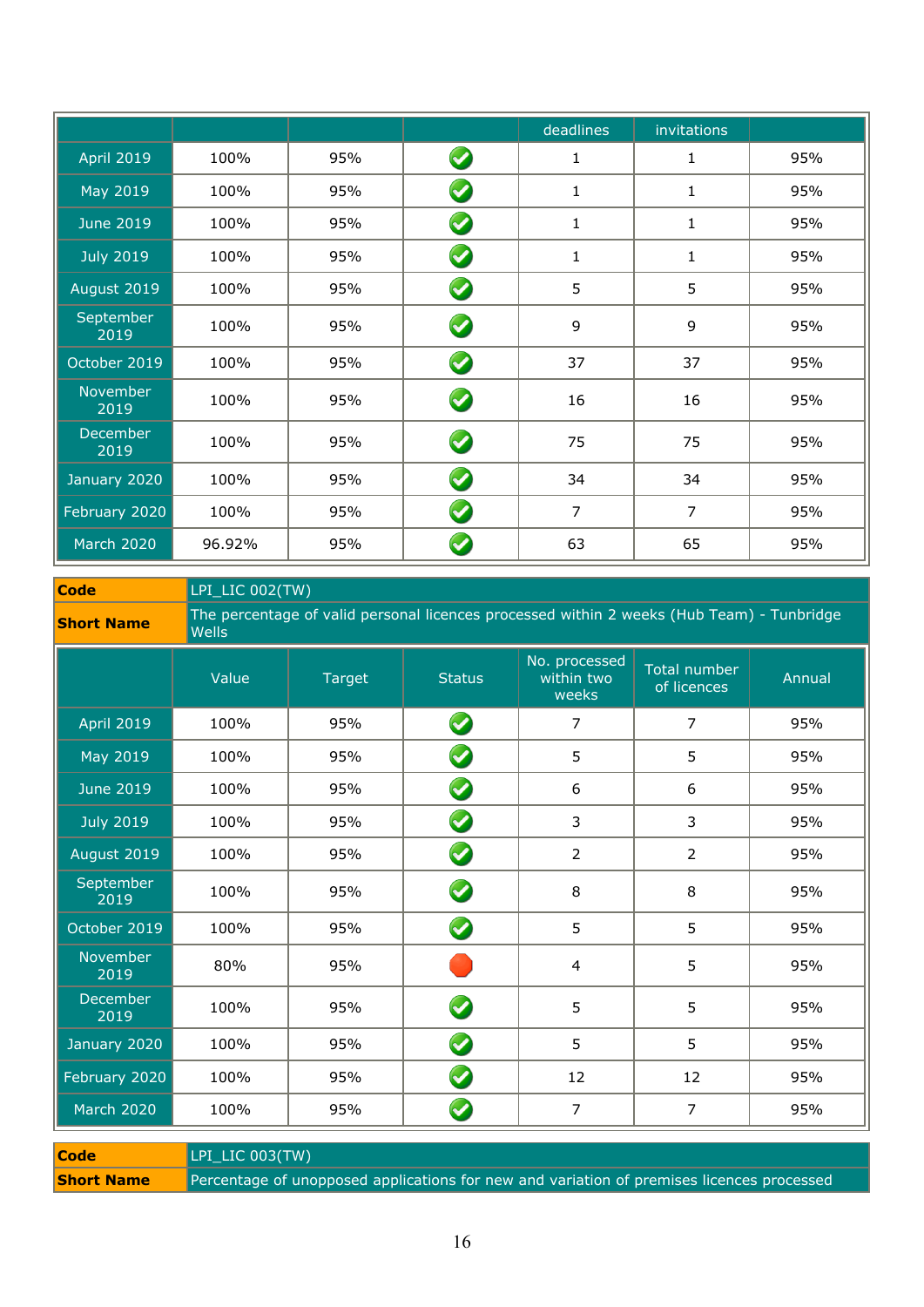| within 2 calendar months (from date of validation to issue date) - Tunbridge Wells |       |        |                       |                                     |                                          |        |  |
|------------------------------------------------------------------------------------|-------|--------|-----------------------|-------------------------------------|------------------------------------------|--------|--|
|                                                                                    | Value | Target | <b>Status</b>         | No. processed<br>within 2<br>months | <b>Total</b><br>applications<br>received | Annual |  |
| <b>April 2019</b>                                                                  | 100%  | 95%    | $\blacktriangledown$  | 1                                   | 1                                        | 95%    |  |
| May 2019                                                                           | 100%  | 95%    | $\blacktriangledown$  | 5                                   | 5                                        | 95%    |  |
| <b>June 2019</b>                                                                   | 100%  | 95%    | $\blacktriangledown$  | 5                                   | 5                                        | 95%    |  |
| <b>July 2019</b>                                                                   | 100%  | 95%    | $\blacktriangledown$  | $\mathbf{1}$                        | 1                                        | 95%    |  |
| August 2019                                                                        | 100%  | 95%    | $\bullet$             | $\overline{2}$                      | $\overline{2}$                           | 95%    |  |
| September<br>2019                                                                  | 100%  | 95%    | $\boldsymbol{\omega}$ | 5                                   | 5                                        | 95%    |  |
| October 2019                                                                       | 100%  | 95%    | $\blacktriangledown$  | 4                                   | $\overline{4}$                           | 95%    |  |
| November<br>2019                                                                   | 100%  | 95%    |                       | 1                                   | $\mathbf{1}$                             | 95%    |  |
| <b>December</b><br>2019                                                            | 100%  | 95%    |                       | 1                                   | $\mathbf{1}$                             | 95%    |  |
| January 2020                                                                       | 100%  | 95%    | $\blacktriangledown$  | 4                                   | $\overline{4}$                           | 95%    |  |
| February 2020                                                                      | 100%  | 95%    | $\blacktriangledown$  | 3                                   | 3                                        | 95%    |  |
| <b>March 2020</b>                                                                  | 100%  | 95%    |                       | 1                                   | 1                                        | 95%    |  |

**Code** LPI\_LIC 004(TW)

| Tunbridge Wells | <b>Short Name</b> |  | The percentage of valid temporary event notices processed within one working day of reciept - |  |  |
|-----------------|-------------------|--|-----------------------------------------------------------------------------------------------|--|--|
|-----------------|-------------------|--|-----------------------------------------------------------------------------------------------|--|--|

|                         | Value  | Target | <b>Status</b>        | No. processed<br>in one working<br>day | Total no. event<br>notices<br>received | Annual |
|-------------------------|--------|--------|----------------------|----------------------------------------|----------------------------------------|--------|
| <b>April 2019</b>       | 84.09% | 95%    |                      | 37                                     | 44                                     | 95%    |
| May 2019                | 100%   | 95%    | $\blacktriangledown$ | 8                                      | 8                                      | 95%    |
| <b>June 2019</b>        | 100%   | 95%    | $\bullet$            | 22                                     | 22                                     | 95%    |
| <b>July 2019</b>        | 100%   | 95%    | $\bullet$            | 18                                     | 18                                     | 95%    |
| August 2019             | 100%   | 95%    | $\bullet$            | 8                                      | 8                                      | 95%    |
| September<br>2019       | 97.37% | 95%    | $\bullet$            | 37                                     | 38                                     | 95%    |
| October 2019            | 97.96% | 95%    | $\blacktriangledown$ | 48                                     | 49                                     | 95%    |
| November<br>2019        | 94.34% | 95%    |                      | 50                                     | 53                                     | 95%    |
| <b>December</b><br>2019 | 100%   | 95%    | $\bullet$            | 14                                     | 14                                     | 95%    |
| January 2020            | 100%   | 95%    | $\blacklozenge$      | 24                                     | 24                                     | 95%    |
| February 2020           | 100%   | 95%    | $\bullet$            | 27                                     | 27                                     | 95%    |
| <b>March 2020</b>       | 100%   | 95%    |                      | 20                                     | 20                                     | 95%    |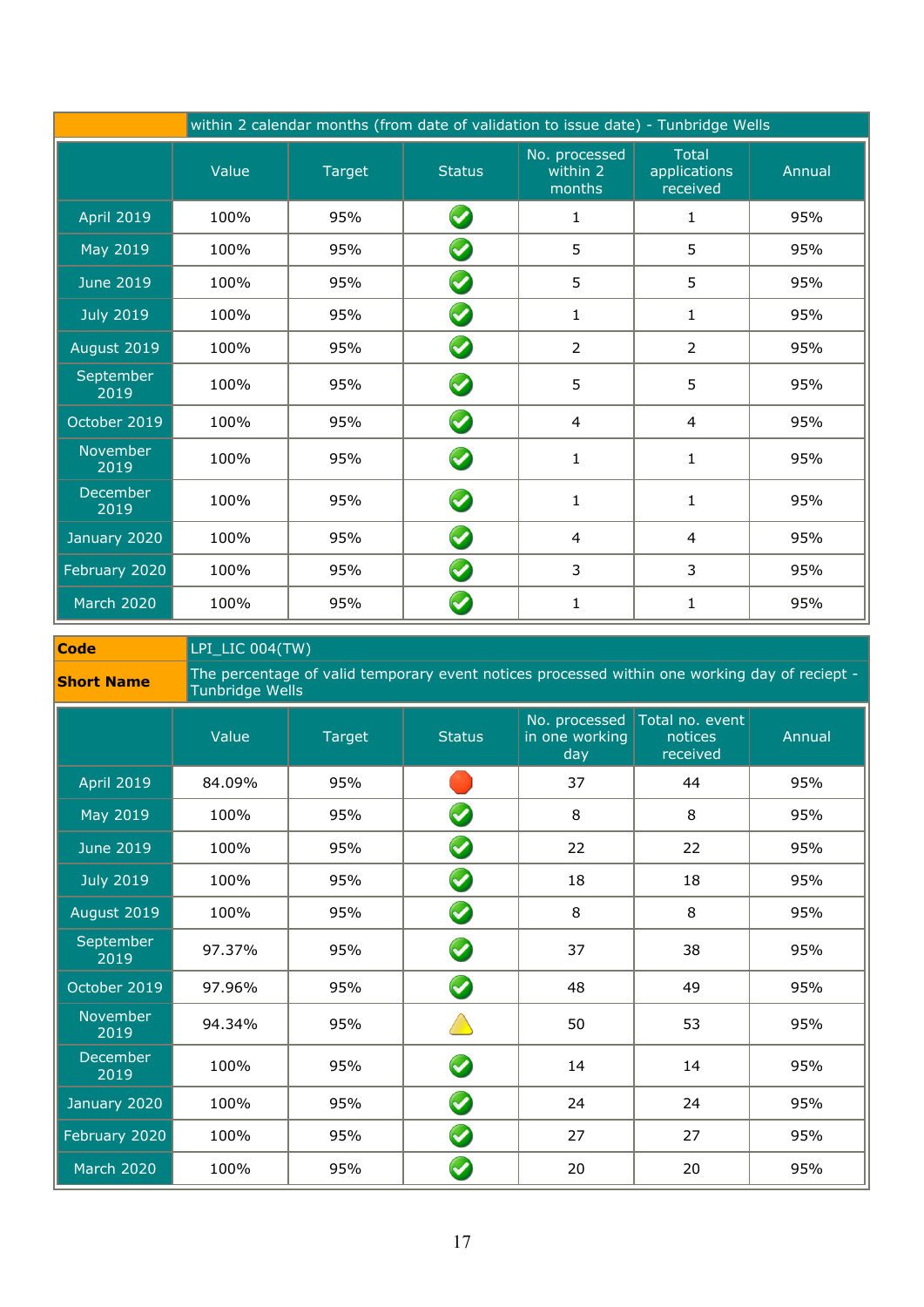| <b>Code</b>             |        | LPI_LIC 005(TW)                                                                                                    |                      |                             |                             |        |  |  |
|-------------------------|--------|--------------------------------------------------------------------------------------------------------------------|----------------------|-----------------------------|-----------------------------|--------|--|--|
| <b>Short Name</b>       |        | The percentage of driver and operator licenses issued within 10 days of validation (Hub Team)<br>- Tunbridge Wells |                      |                             |                             |        |  |  |
|                         | Value  | <b>Target</b>                                                                                                      | <b>Status</b>        | No issued<br>within 10 days | Total no<br>licenses issued | Annual |  |  |
| <b>April 2019</b>       | 75%    | 90%                                                                                                                |                      | 3                           | $\overline{4}$              | 90%    |  |  |
| May 2019                | 100%   | 90%                                                                                                                | V                    | 11                          | 11                          | 90%    |  |  |
| <b>June 2019</b>        | 100%   | 90%                                                                                                                | $\blacktriangledown$ | 14                          | 14                          | 90%    |  |  |
| <b>July 2019</b>        | 100%   | 90%                                                                                                                | $\blacktriangledown$ | 8                           | 8                           | 90%    |  |  |
| August 2019             | 100%   | 90%                                                                                                                | $\blacktriangledown$ | 6                           | 6                           | 90%    |  |  |
| September<br>2019       | 100%   | 90%                                                                                                                | $\boldsymbol{Q}$     | 8                           | 8                           | 90%    |  |  |
| October 2019            | 91.67% | 90%                                                                                                                | $\blacktriangledown$ | 11                          | 12                          | 90%    |  |  |
| November<br>2019        | 90.91% | 90%                                                                                                                | $\blacktriangledown$ | 10                          | 11                          | 90%    |  |  |
| <b>December</b><br>2019 | 95.45% | 90%                                                                                                                | $\bullet$            | 21                          | 22                          | 90%    |  |  |
| January 2020            | 100%   | 90%                                                                                                                | $\blacktriangledown$ | 21                          | 21                          | 90%    |  |  |
| February 2020           | 100%   | 90%                                                                                                                | $\blacktriangledown$ | 13                          | 13                          | 90%    |  |  |
| <b>March 2020</b>       | 100%   | 90%                                                                                                                |                      | 10                          | 10                          | 90%    |  |  |

| <b>Code</b>             | MPI_LIC 003(TW) |                                       |                      |           |             |        |  |  |
|-------------------------|-----------------|---------------------------------------|----------------------|-----------|-------------|--------|--|--|
| <b>Short Name</b>       |                 | Premises compliance - Tunbridge Wells |                      |           |             |        |  |  |
|                         | Value           | Target                                | <b>Status</b>        | Numerator | Denominator | Annual |  |  |
| <b>April 2019</b>       | 18              | 15                                    | $\blacktriangledown$ |           |             | 180    |  |  |
| May 2019                | 1               | 15                                    |                      |           |             | 180    |  |  |
| <b>June 2019</b>        | 23              | 15                                    | $\bullet$            |           |             | 180    |  |  |
| <b>July 2019</b>        | 13              | 15                                    |                      |           |             | 180    |  |  |
| August 2019             | 21              | 15                                    | $\bullet$            |           |             | 180    |  |  |
| September<br>2019       | $\overline{4}$  | 15                                    |                      |           |             | 180    |  |  |
| October 2019            | 5               | 15                                    |                      |           |             | 180    |  |  |
| November<br>2019        | 22              | 15                                    | $\blacklozenge$      |           |             | 180    |  |  |
| <b>December</b><br>2019 | 23              | 15                                    | $\blacklozenge$      |           |             | 180    |  |  |
| January 2020            | 11              | 15                                    |                      |           |             | 180    |  |  |
| February 2020           | 10              | 15                                    |                      |           |             | 180    |  |  |
| March 2020              | 0               | 15                                    |                      |           |             | 180    |  |  |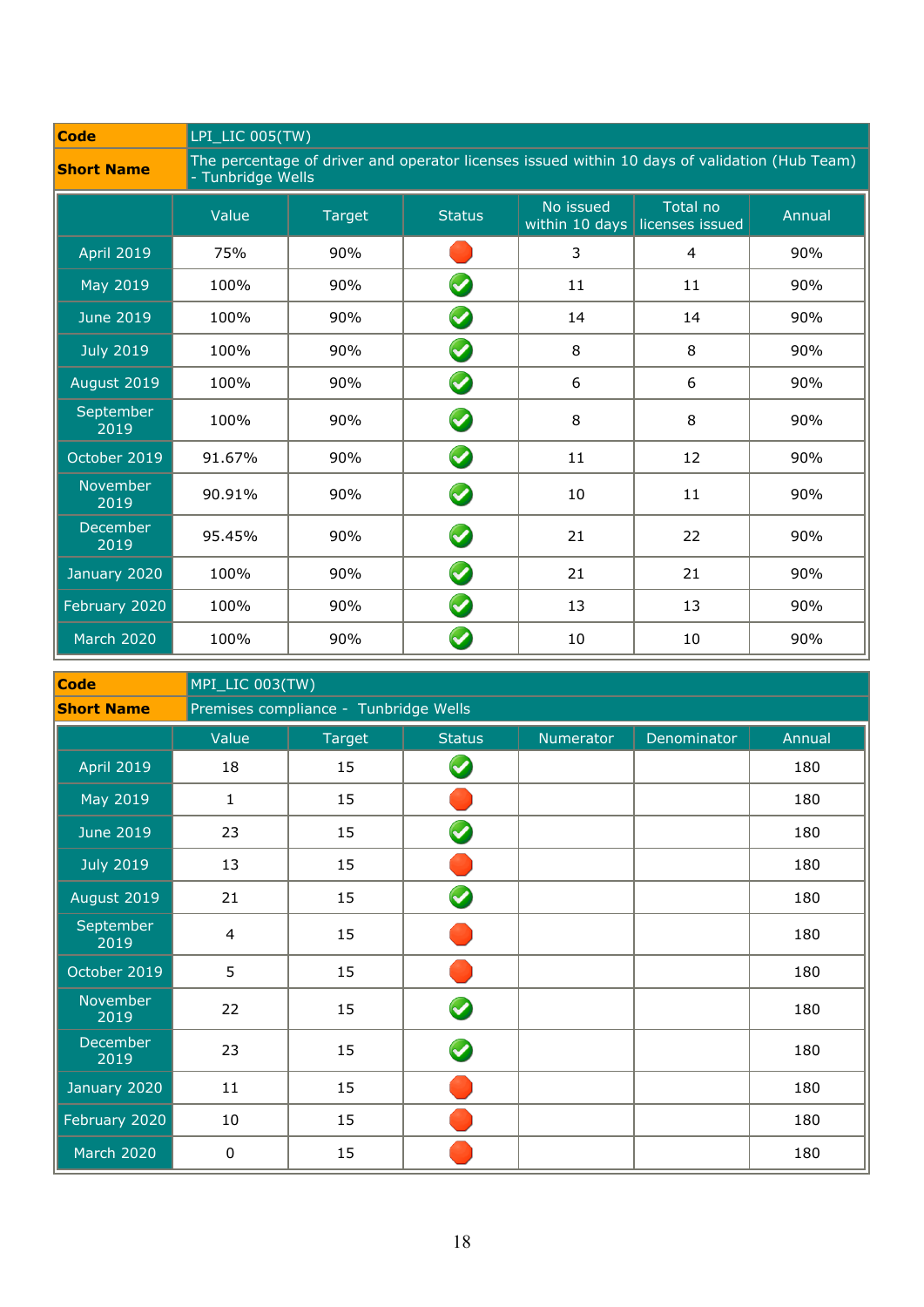| <b>Code</b>       | MPI_LIC 004(TW) |                                   |                      |           |             |        |  |
|-------------------|-----------------|-----------------------------------|----------------------|-----------|-------------|--------|--|
| <b>Short Name</b> |                 | Taxi Compliance - Tunbridge Wells |                      |           |             |        |  |
|                   | Value           | Target                            | <b>Status</b>        | Numerator | Denominator | Annual |  |
| <b>April 2019</b> | 15              | 15                                | $\blacktriangledown$ |           |             | 180    |  |
| May 2019          | 35              | 15                                | $\blacktriangledown$ |           |             | 180    |  |
| <b>June 2019</b>  | 14              | 15                                |                      |           |             | 180    |  |
| <b>July 2019</b>  | 54              | 15                                | $\blacktriangledown$ |           |             | 180    |  |
| August 2019       | 22              | 15                                | $\bullet$            |           |             | 180    |  |
| September<br>2019 | 24              | 15                                | $\bullet$            |           |             | 180    |  |
| October 2019      | 26              | 15                                | $\blacktriangledown$ |           |             | 180    |  |
| November<br>2019  | 33              | 15                                | $\blacktriangledown$ |           |             | 180    |  |
| December<br>2019  | 49              | 15                                | $\blacktriangledown$ |           |             | 180    |  |
| January 2020      | 30              | 15                                | $\blacktriangledown$ |           |             | 180    |  |
| February 2020     | 35              | 15                                | $\blacktriangledown$ |           |             | 180    |  |
| <b>March 2020</b> | 14              | 15                                |                      |           |             | 180    |  |

**Code** MPI\_LIC 005d(TW)

|                   | $1.11 + 1.20$ voor $1.11$ |                                                                                          |                       |                             |                             |        |  |  |  |
|-------------------|---------------------------|------------------------------------------------------------------------------------------|-----------------------|-----------------------------|-----------------------------|--------|--|--|--|
| <b>Short Name</b> |                           | Percentage of Dual driver licenses issued within 10 days of validation - Tunbridge Wells |                       |                             |                             |        |  |  |  |
|                   | Value                     | <b>Target</b>                                                                            | <b>Status</b>         | No issued<br>within 10 days | Total no<br>licenses issued | Annual |  |  |  |
| <b>April 2019</b> | 90.91%                    | 90%                                                                                      | $\blacktriangledown$  | 10                          | 11                          | 90%    |  |  |  |
| May 2019          | 100%                      | 90%                                                                                      | $\blacktriangledown$  | 6                           | 6                           | 90%    |  |  |  |
| <b>June 2019</b>  | 100%                      | 90%                                                                                      | $\blacklozenge$       | 8                           | 8                           | 90%    |  |  |  |
| <b>July 2019</b>  | 90%                       | 90%                                                                                      | $\boldsymbol{\omega}$ | $\overline{9}$              | 10                          | 90%    |  |  |  |
| August 2019       | 100%                      | 90%                                                                                      | $\bullet$             | 6                           | 6                           | 90%    |  |  |  |
| September<br>2019 | 100%                      | 90%                                                                                      | S                     | 6                           | 6                           | 90%    |  |  |  |
| October 2019      | 100%                      | 90%                                                                                      | $\bullet$             | 5                           | 5                           | 90%    |  |  |  |
| November<br>2019  | 80%                       | 90%                                                                                      |                       | 4                           | 5                           | 90%    |  |  |  |
| December<br>2019  | 100%                      | 90%                                                                                      | $\bullet$             | 4                           | 4                           | 90%    |  |  |  |
| January 2020      | 100%                      | 90%                                                                                      | $\blacktriangledown$  | 8                           | 8                           | 90%    |  |  |  |
| February 2020     | 87.5%                     | 90%                                                                                      |                       | $\overline{7}$              | 8                           | 90%    |  |  |  |
| <b>March 2020</b> | 90%                       | 90%                                                                                      |                       | 9                           | 10                          | 90%    |  |  |  |

**Code** MPI\_LIC 005c(TW)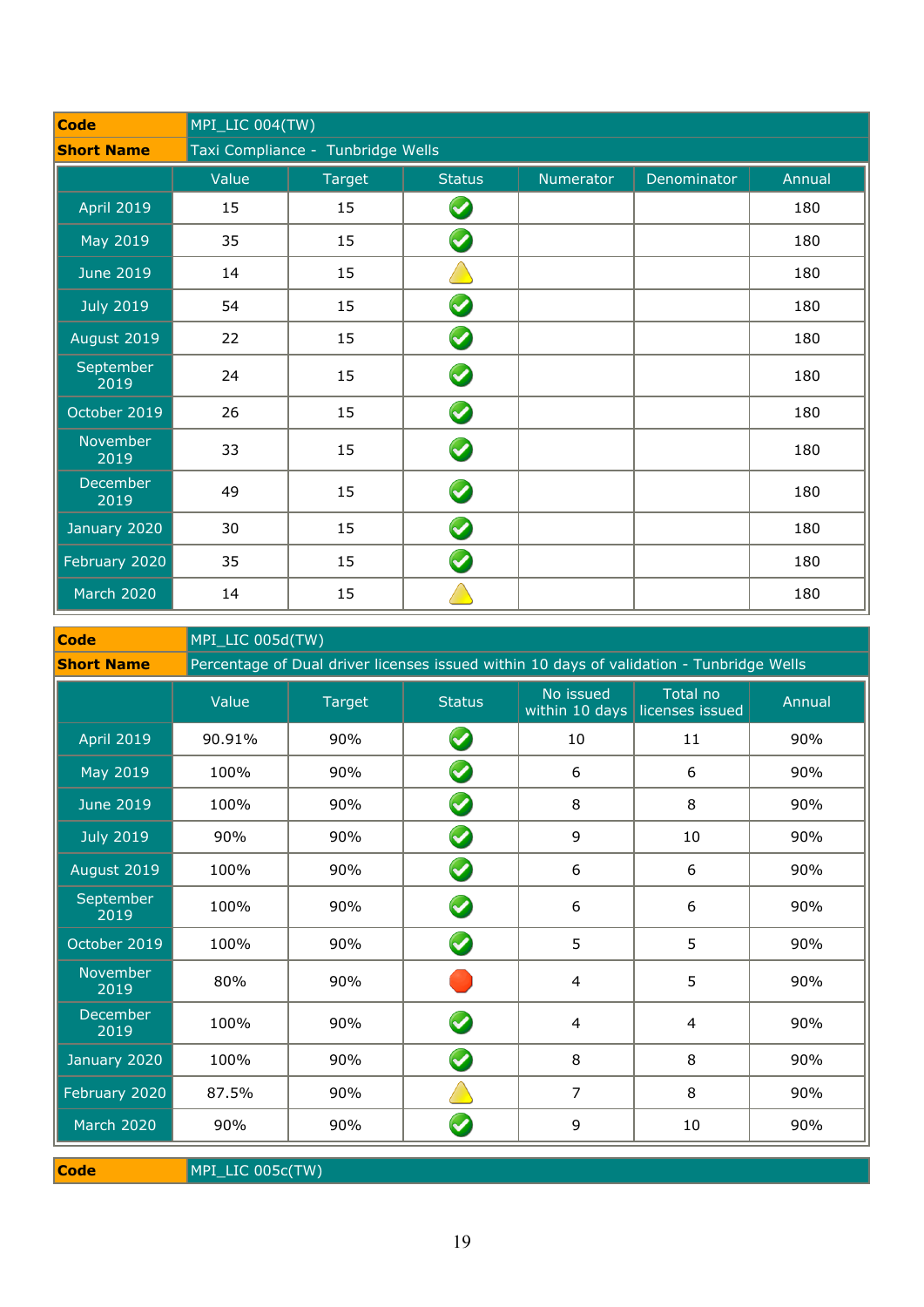| <b>Short Name</b>       | <b>Wells</b> | Percentage of Private Hire Operator licenses issued within 10 days of validations - Tunbridge |                      |                |                                            |        |  |  |
|-------------------------|--------------|-----------------------------------------------------------------------------------------------|----------------------|----------------|--------------------------------------------|--------|--|--|
|                         | Value        | <b>Target</b>                                                                                 | <b>Status</b>        | No issued      | Total no<br>within 10 days licenses issued | Annual |  |  |
| <b>April 2019</b>       | 100%         | 90%                                                                                           | V                    | 1              | 1                                          | 90%    |  |  |
| May 2019                | 100%         | 90%                                                                                           | $\blacktriangledown$ | $\overline{2}$ | $\overline{2}$                             | 90%    |  |  |
| <b>June 2019</b>        | 100%         | 90%                                                                                           | Ø                    | 1              | 1                                          | 90%    |  |  |
| <b>July 2019</b>        | 100%         | 90%                                                                                           | $\blacktriangledown$ | $\overline{2}$ | $\overline{2}$                             | 90%    |  |  |
| August 2019             | 100%         | 90%                                                                                           | $\blacktriangledown$ | 1              | 1                                          | 90%    |  |  |
| September<br>2019       | 100%         | 90%                                                                                           | $\blacktriangledown$ | 3              | 3                                          | 90%    |  |  |
| October 2019            | 66.67%       | 90%                                                                                           |                      | $\overline{2}$ | 3                                          | 90%    |  |  |
| November<br>2019        | 0%           | 90%                                                                                           |                      | 0              | $\overline{2}$                             | 90%    |  |  |
| <b>December</b><br>2019 | 100%         | 90%                                                                                           |                      | 3              | 3                                          | 90%    |  |  |
| January 2020            | 100%         | 90%                                                                                           | $\blacktriangledown$ | $\overline{2}$ | $\overline{2}$                             | 90%    |  |  |
| February 2020           | 100%         | 90%                                                                                           | $\blacktriangledown$ | 3              | 3                                          | 90%    |  |  |
| <b>March 2020</b>       | 100%         | 90%                                                                                           |                      | 1              | 1                                          | 90%    |  |  |

**Code** MPI\_LIC 006(TW)

| <b>Short Name</b> | Percentage of continuation fees invoices issued 1 month in advance of fee being due - |
|-------------------|---------------------------------------------------------------------------------------|
|                   | Tunbridge Wells                                                                       |

|                   | Value | <b>Target</b> | <b>Status</b>        | No of invoices<br>sent by due<br>date | No of invoices<br>due | Annual |
|-------------------|-------|---------------|----------------------|---------------------------------------|-----------------------|--------|
| <b>April 2019</b> | 100%  | 95%           | $\bullet$            | 5                                     | 5                     | 95%    |
| May 2019          | 100%  | 95%           | $\bullet$            | 18                                    | 18                    | 95%    |
| <b>June 2019</b>  | 100%  | 95%           | $\bullet$            | 17                                    | 17                    | 95%    |
| <b>July 2019</b>  | 100%  | 95%           | $\bullet$            | 63                                    | 63                    | 95%    |
| August 2019       | 100%  | 95%           | $\bullet$            | 94                                    | 94                    | 95%    |
| September<br>2019 | 100%  | 95%           | $\bullet$            | 65                                    | 65                    | 95%    |
| October 2019      | 100%  | 95%           | $\bullet$            | 50                                    | 50                    | 95%    |
| November<br>2019  | 100%  | 95%           | $\boldsymbol{O}$     | 6                                     | 6                     | 95%    |
| December<br>2019  | 100%  | 95%           | $\bullet$            | 13                                    | 13                    | 95%    |
| January 2020      | 100%  | 95%           | $\bullet$            | 27                                    | 27                    | 95%    |
| February 2020     | 100%  | 95%           | $\bullet$            | 69                                    | 69                    | 95%    |
| <b>March 2020</b> | 100%  | 95%           | $\blacktriangledown$ | 25                                    | 25                    | 95%    |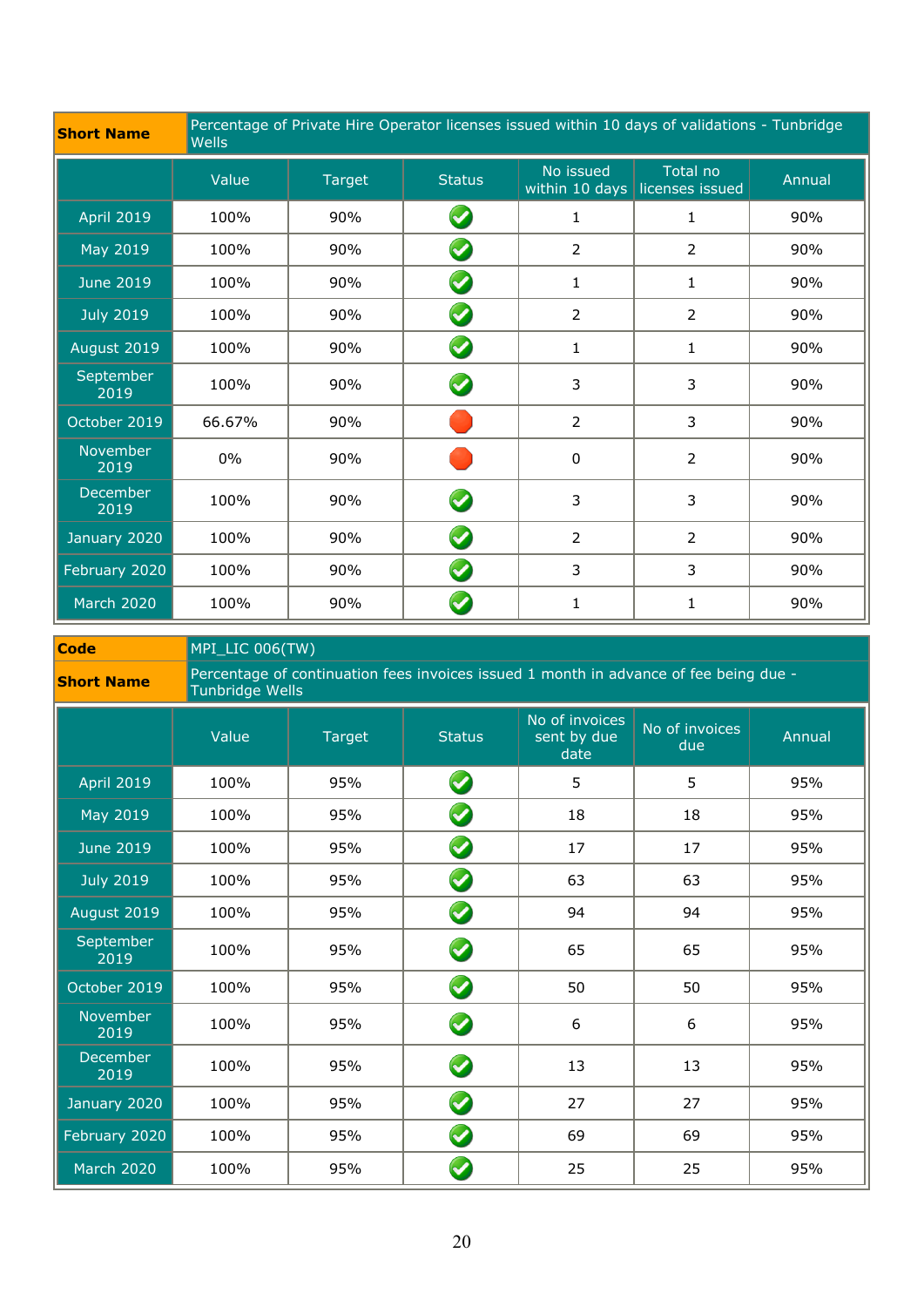| <b>Code</b>       | MPI_LIC 007(TW) |                                                                                                           |                       |                                       |                                       |        |  |
|-------------------|-----------------|-----------------------------------------------------------------------------------------------------------|-----------------------|---------------------------------------|---------------------------------------|--------|--|
| <b>Short Name</b> |                 | Where continuation fees not received and action taken within a month of overdue date -<br>Tunbridge Wells |                       |                                       |                                       |        |  |
|                   | Value           | <b>Target</b>                                                                                             | <b>Status</b>         | action within<br>month of due<br>date | no of renewal<br>fees not<br>received | Annual |  |
| <b>April 2019</b> | 100%            | 95%                                                                                                       | Ø                     | $\overline{2}$                        | 2                                     | 95%    |  |
| May 2019          | 100%            | 95%                                                                                                       | $\bullet$             | 4                                     | $\overline{4}$                        | 95%    |  |
| <b>June 2019</b>  | 100%            | 95%                                                                                                       | $\bullet$             | $\overline{4}$                        | $\overline{4}$                        | 95%    |  |
| <b>July 2019</b>  | 100%            | 95%                                                                                                       | Ø                     | 4                                     | $\overline{4}$                        | 95%    |  |
| August 2019       | 100%            | 95%                                                                                                       | $\bullet$             | $\overline{2}$                        | 2                                     | 95%    |  |
| September<br>2019 | 100%            | 95%                                                                                                       | $\boldsymbol{\omega}$ | 6                                     | 6                                     | 95%    |  |
| October 2019      | 100%            | 95%                                                                                                       | $\bullet$             | 10                                    | 10                                    | 95%    |  |
| November<br>2019  | 100%            | 95%                                                                                                       | $\bullet$             | $\mathbf{1}$                          | $\mathbf{1}$                          | 95%    |  |
| December<br>2019  | 100%            | 95%                                                                                                       | $\bullet$             | $\overline{2}$                        | $\overline{2}$                        | 95%    |  |
| January 2020      | 100%            | 95%                                                                                                       | $\blacktriangledown$  | 5                                     | 5                                     | 95%    |  |
| February 2020     | 100%            | 95%                                                                                                       | $\bullet$             | 17                                    | 17                                    | 95%    |  |
| <b>March 2020</b> | 100%            | 95%                                                                                                       |                       | 1                                     | 1                                     | 95%    |  |

| <b>Code</b>             |       | MPI_LIC 008(TW)                                                                    |                            |                           |                                      |        |  |  |  |
|-------------------------|-------|------------------------------------------------------------------------------------|----------------------------|---------------------------|--------------------------------------|--------|--|--|--|
| <b>Short Name</b>       |       | Action after suspension - Licensing officers resolve by 31 March - Tunbridge Wells |                            |                           |                                      |        |  |  |  |
|                         | Value | <b>Target</b>                                                                      | <b>Status</b>              | <b>Number</b><br>resolved | <b>Number</b><br>needed<br>resolving | Annual |  |  |  |
| <b>April 2019</b>       | 100%  | 95%                                                                                | $\bullet$                  | $\mathbf{1}$              | $\mathbf{1}$                         | 95%    |  |  |  |
| May 2019                | 100%  | 95%                                                                                | $\blacklozenge$            | 1                         | 1                                    | 95%    |  |  |  |
| <b>June 2019</b>        | 100%  | 95%                                                                                | $\boldsymbol{\mathcal{C}}$ | 1                         | 1                                    | 95%    |  |  |  |
| <b>July 2019</b>        | 100%  | 95%                                                                                | $\blacklozenge$            | 3                         | 3                                    | 95%    |  |  |  |
| August 2019             | 100%  | 95%                                                                                | $\bullet$                  | 4                         | $\overline{4}$                       | 95%    |  |  |  |
| September<br>2019       | 100%  | 95%                                                                                | $\boldsymbol{\omega}$      | 3                         | 3                                    | 95%    |  |  |  |
| October 2019            | 100%  | 95%                                                                                | $\bullet$                  | 15                        | 15                                   | 95%    |  |  |  |
| November<br>2019        | 100%  | 95%                                                                                | $\bullet$                  | $\mathbf{1}$              | 1                                    | 95%    |  |  |  |
| <b>December</b><br>2019 | 100%  | 95%                                                                                | $\bullet$                  | 1                         | 1                                    | 95%    |  |  |  |
| January 2020            | 100%  | 95%                                                                                | $\blacktriangledown$       | 6                         | 6                                    | 95%    |  |  |  |
| February 2020           | 100%  | 95%                                                                                | $\blacktriangledown$       | $\mathbf 1$               | $\mathbf{1}$                         | 95%    |  |  |  |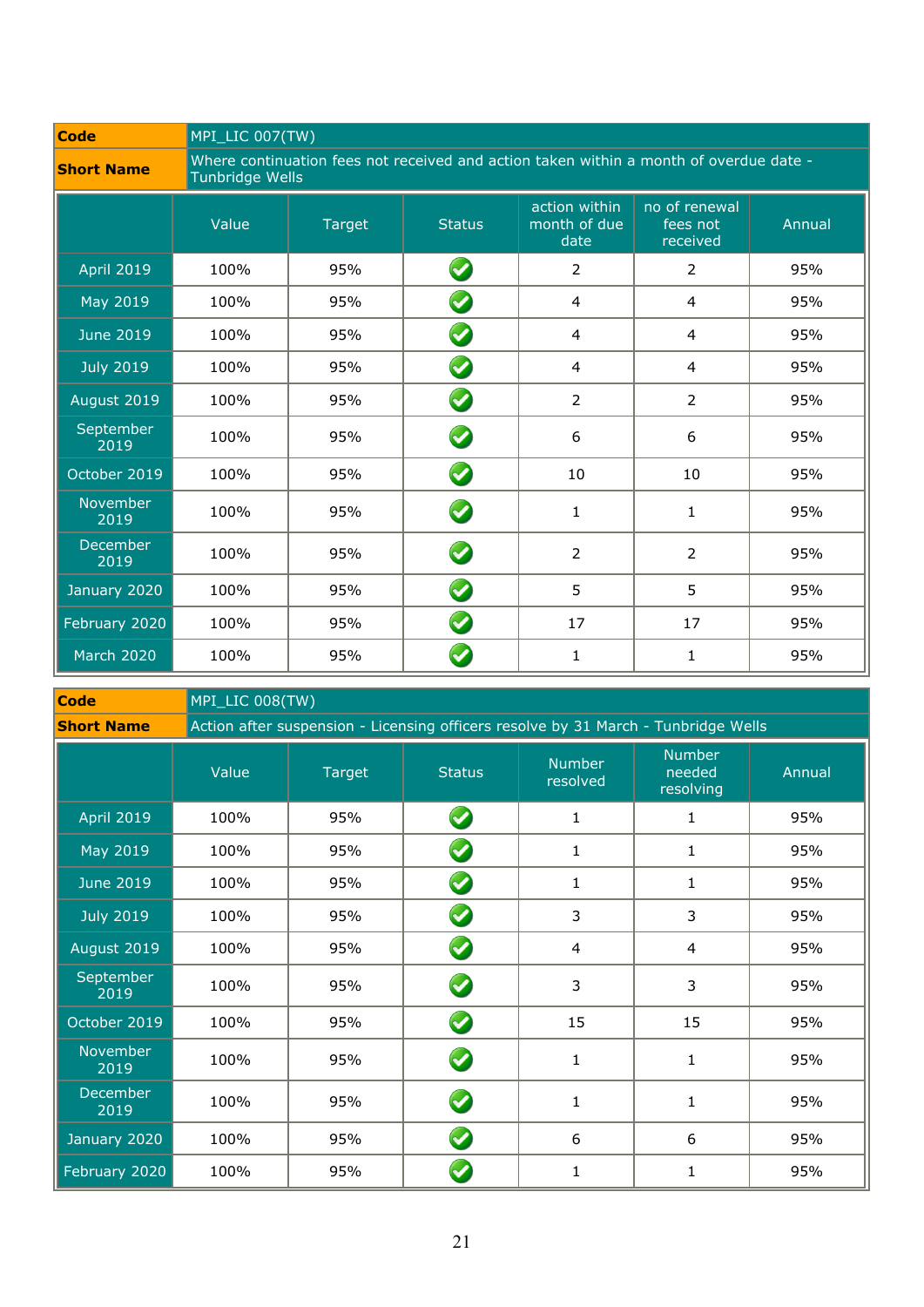| 2020<br>March | LOO%<br>--- - - | 50 <sub>0</sub><br>ں ر<br>. |  |  |  | <b>000</b><br>95% |
|---------------|-----------------|-----------------------------|--|--|--|-------------------|
|---------------|-----------------|-----------------------------|--|--|--|-------------------|

### **Licensing - Bexley - Monthly Performance - 2019/20**

| <b>Code</b>             |        | $LPI_LIC$ 001(B)                                                    |                      |                                             |                |        |  |  |
|-------------------------|--------|---------------------------------------------------------------------|----------------------|---------------------------------------------|----------------|--------|--|--|
| <b>Short Name</b>       |        | The percentage of renewal invitations sent out by deadline - Bexley |                      |                                             |                |        |  |  |
|                         | Value  | Target                                                              | <b>Status</b>        | No. sent within No. of renewal<br>deadlines | invitations    | Annual |  |  |
| <b>April 2019</b>       | 100%   | 95%                                                                 | $\blacktriangledown$ | $\overline{2}$                              | $\overline{2}$ | 95%    |  |  |
| May 2019                | 100%   | 95%                                                                 | $\bullet$            | 1                                           | $\mathbf{1}$   | 95%    |  |  |
| <b>June 2019</b>        | 100%   | 95%                                                                 | Ø                    | $\mathbf{1}$                                | 1              | 95%    |  |  |
| <b>July 2019</b>        | 100%   | 95%                                                                 | $\bullet$            | $\overline{3}$                              | 3              | 95%    |  |  |
| August 2019             | 100%   | 95%                                                                 | $\bullet$            | 6                                           | 6              | 95%    |  |  |
| September<br>2019       | 100%   | 95%                                                                 | $\bullet$            | $\overline{2}$                              | $\overline{2}$ | 95%    |  |  |
| October 2019            | 100%   | 95%                                                                 | $\blacklozenge$      | 18                                          | 18             | 95%    |  |  |
| November<br>2019        | 100%   | 95%                                                                 | $\blacktriangledown$ | 75                                          | 75             | 95%    |  |  |
| <b>December</b><br>2019 | 100%   | 95%                                                                 | $\blacktriangledown$ | $\mathbf{1}$                                | $\mathbf{1}$   | 95%    |  |  |
| January 2020            | 100%   | 95%                                                                 | $\blacktriangledown$ | 13                                          | 13             | 95%    |  |  |
| February 2020           | 100%   | 95%                                                                 | $\blacktriangledown$ | 26                                          | 26             | 95%    |  |  |
| <b>March 2020</b>       | 84.62% | 95%                                                                 |                      | 11                                          | 13             | 95%    |  |  |

**Code** LPI\_LIC 002(B)

**Short Name** The percentage of valid personal licences processed within 2 weeks (Hub Team) - Bexley

|                   | Value  | Target | <b>Status</b> | No. processed<br>within two<br>weeks | Total number<br>of licences | Annual |
|-------------------|--------|--------|---------------|--------------------------------------|-----------------------------|--------|
| <b>April 2019</b> | 80%    | 95%    |               | $\overline{4}$                       | 5                           | 95%    |
| May 2019          | 93.75% | 95%    |               | 15                                   | 16                          | 95%    |
| <b>June 2019</b>  | 92.31% | 95%    |               | 12                                   | 13                          | 95%    |
| <b>July 2019</b>  | 100%   | 95%    | V             | 11                                   | 11                          | 95%    |
| August 2019       | 71.43% | 95%    |               | 5                                    | 7                           | 95%    |
| September<br>2019 | 100%   | 95%    | <b>C</b>      | 10                                   | 10                          | 95%    |
| October 2019      | 100%   | 95%    |               | 10                                   | 10                          | 95%    |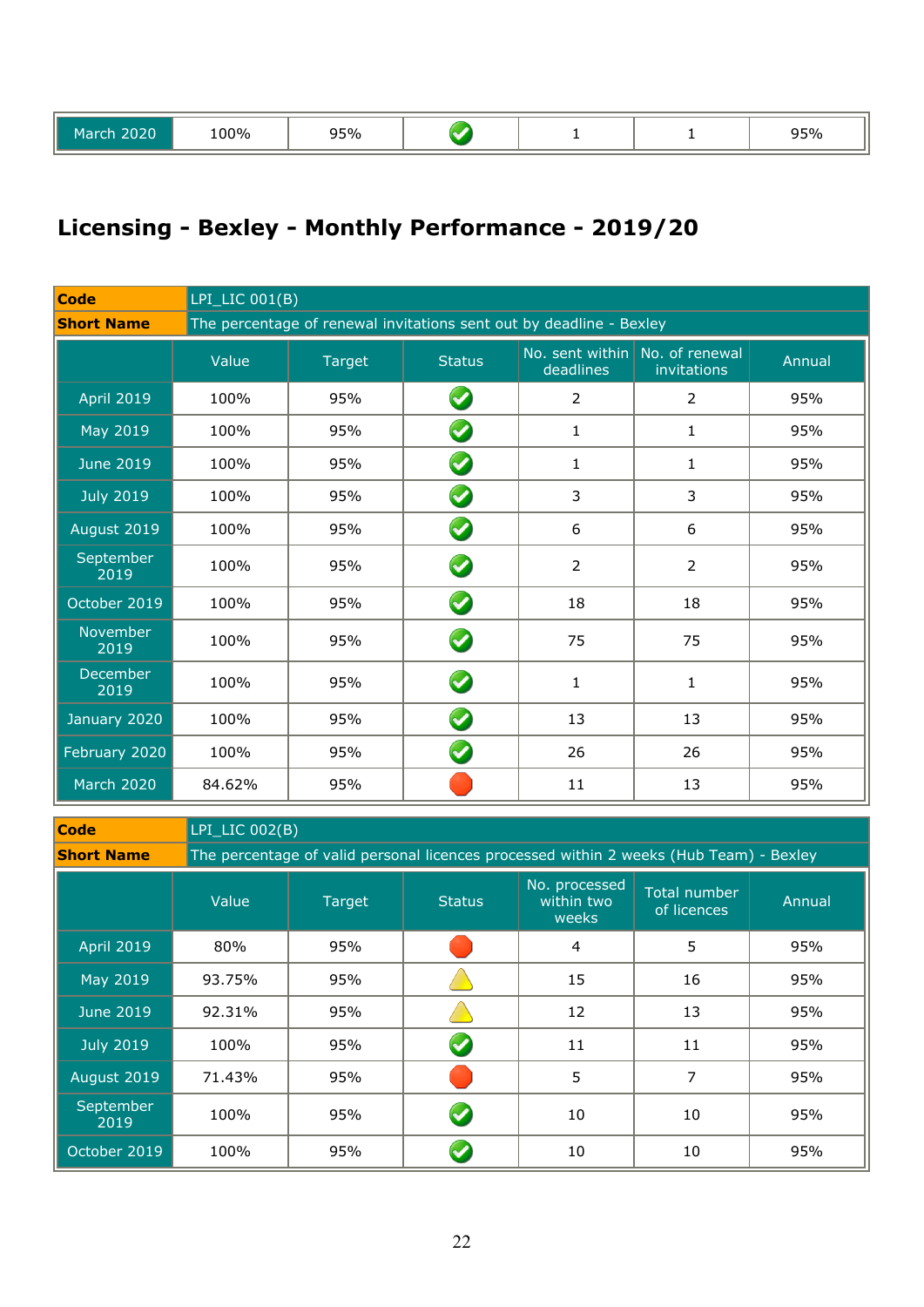| <b>November</b><br>2019 | 81.82% | 95% |          | 9  | 11 | 95% |
|-------------------------|--------|-----|----------|----|----|-----|
| <b>December</b><br>2019 | 100%   | 95% | <b>V</b> |    |    | 95% |
| January 2020            | 100%   | 95% |          | 13 | 13 | 95% |
| February 2020           | 100%   | 95% |          | 8  | 8  | 95% |
| March 2020              | 100%   | 95% |          | 6  | 6  | 95% |

**Code** LPI\_LIC 003(B)

**Short Name** Percentage of unopposed applications for new and variation of premises licences processed<br>within 2 calendar months (from date of validation to issue date) - Bexley

|                          | Value | Target | <b>Status</b>        | No. processed<br>within 2<br>months | <b>Total</b><br>applications<br>received | Annual |
|--------------------------|-------|--------|----------------------|-------------------------------------|------------------------------------------|--------|
| <b>April 2019</b>        | 100%  | 95%    | $\bullet$            | 3                                   | 3                                        | 95%    |
| May 2019                 | 100%  | 95%    | $\blacklozenge$      | $\overline{7}$                      | $\overline{7}$                           | 95%    |
| <b>June 2019</b>         | 100%  | 95%    | $\blacktriangledown$ | 9                                   | 9                                        | 95%    |
| <b>July 2019</b>         | 100%  | 95%    | $\blacktriangledown$ | 4                                   | 4                                        | 95%    |
| August 2019              | 100%  | 95%    | $\blacklozenge$      | $\overline{3}$                      | 3                                        | 95%    |
| <b>September</b><br>2019 | 100%  | 95%    | $\bullet$            | $\overline{4}$                      | $\overline{4}$                           | 95%    |
| October 2019             | 100%  | 95%    | $\bullet$            | 3                                   | 3                                        | 95%    |
| November<br>2019         | 100%  | 95%    | $\bullet$            | $\overline{2}$                      | $\overline{2}$                           | 95%    |
| December<br>2019         | 100%  | 95%    | $\bullet$            | 6                                   | 6                                        | 95%    |
| January 2020             | 100%  | 95%    | $\blacktriangledown$ | 3                                   | 3                                        | 95%    |
| February 2020            | 100%  | 95%    | $\blacktriangledown$ | $\overline{2}$                      | $\overline{2}$                           | 95%    |
| <b>March 2020</b>        | 100%  | 95%    |                      | 1                                   | 1                                        | 95%    |

| Code              |        | LPI LIC $004(B)$                                                                              |               |                       |                                                      |        |  |  |  |
|-------------------|--------|-----------------------------------------------------------------------------------------------|---------------|-----------------------|------------------------------------------------------|--------|--|--|--|
| <b>Short Name</b> | Bexley | The percentage of valid temporary event notices processed within one working day of reciept - |               |                       |                                                      |        |  |  |  |
|                   | Value  | Target                                                                                        | <b>Status</b> | in one working<br>day | No. processed Total no. event<br>notices<br>received | Annual |  |  |  |
| <b>April 2019</b> | 83.78% | 95%                                                                                           |               | 31                    | 37                                                   | 95%    |  |  |  |
| May 2019          | 90.91% | 95%                                                                                           |               | 10                    | 11                                                   | 95%    |  |  |  |
| June 2019         | 95%    | 95%                                                                                           |               | 19                    | 20                                                   | 95%    |  |  |  |
| <b>July 2019</b>  | 100%   | 95%                                                                                           |               | 8                     | 8                                                    | 95%    |  |  |  |
| August 2019       | 100%   | 95%                                                                                           |               | 8                     | 8                                                    | 95%    |  |  |  |